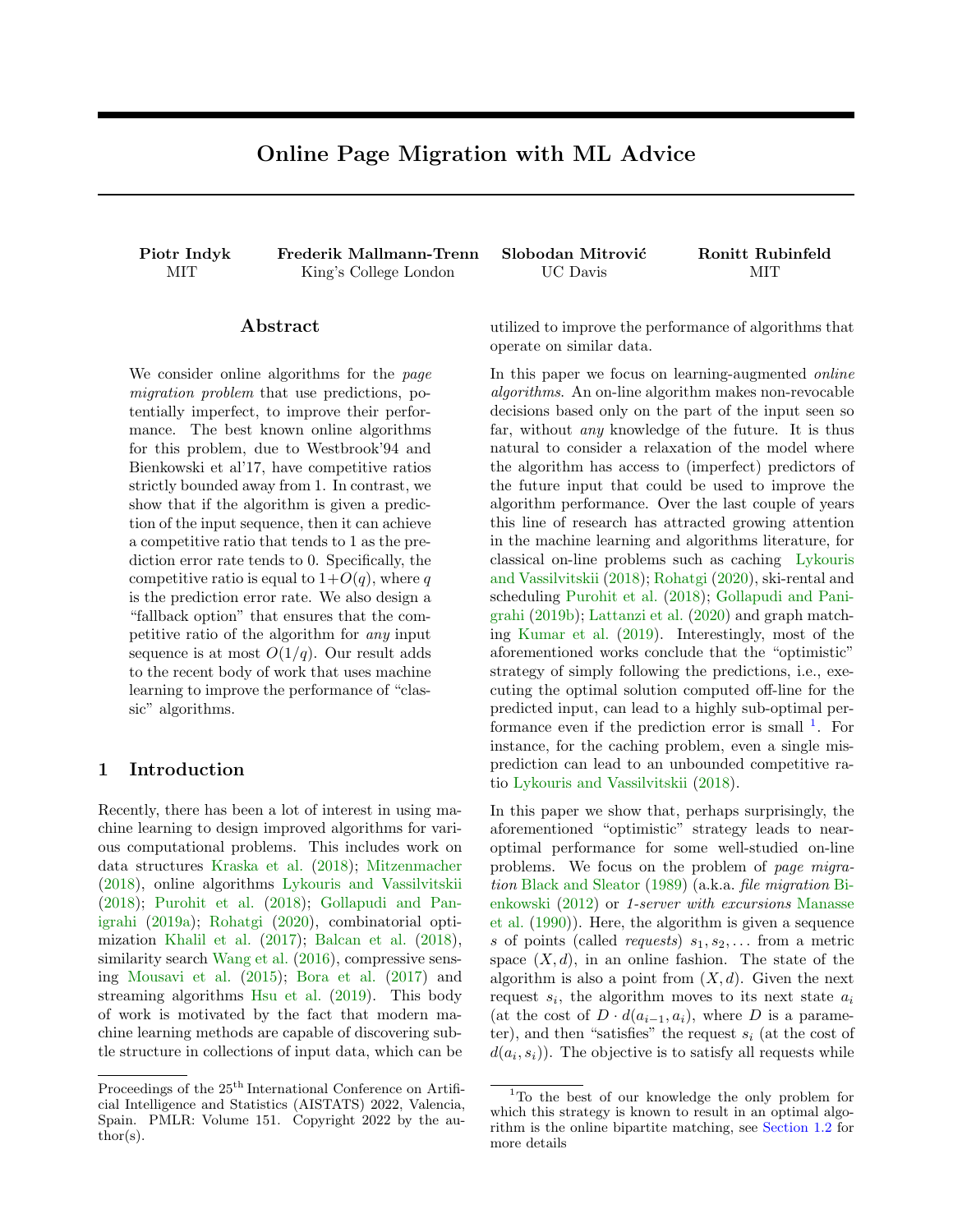minimizing the total cost. The problem has been a focus on a large body of research, see e.g., [Awerbuch](#page-8-9) [et al.](#page-8-9) [\(1993\)](#page-8-9); [Westbrook](#page-9-9) [\(1994\)](#page-9-9); [Chrobak et al.](#page-8-10) [\(1997\)](#page-8-10); [Bartal et al.](#page-8-11) [\(1997\)](#page-8-11); [Khorramian and Matsubayashi](#page-8-12) [\(2016\)](#page-8-12); [Bienkowski et al.](#page-8-13) [\(2017\)](#page-8-13). The best known algorithms for this problem have competitive ratios of 4 (a deterministic algorithm due to [Bienkowski et al.](#page-8-13) [\(2017\)](#page-8-13)), 3 (a randomized algorithm against adaptive adversaries due to [Westbrook](#page-9-9)  $(1994)$  and  $2.618...$ (a randomized algorithm against oblivious adversaries due to [Westbrook](#page-9-9) [\(1994\)](#page-9-9)). The original paper [Black](#page-8-7) [and Sleator](#page-8-7) [\(1989\)](#page-8-7) also showed that the competitive ratio of any deterministic algorithm must be at least 3, which was recently improved to  $3 + \epsilon$  for some  $\epsilon > 0$ by [Matsubayashi](#page-9-10) [\(2015\)](#page-9-10).

### 1.1 Our results

Suppose that we are given a predicted request sequence  $\hat{s}$  that, in each interval of length  $\epsilon D$ , differs from the actual sequence  $s$  on at most a fraction  $q$  of positions, where  $\epsilon, q \in (0, 1)$  are the parameters (note that the lower the values of  $\epsilon$  and q are, the stronger our assumption is). Under this assumption we show that the optimal off-line solution for  $\hat{s}$  is a  $(1 + \epsilon)(1 + O(q))$ competitive solution for s as long as the parameter  $q > 0$  is a small enough constant. Thus, the competitive ratio of this prediction-based algorithm improves over the state of the art even if the number of errors is linear in the sequence length, and tends to 1 when the error rate tends to  $0<sup>2</sup>$  $0<sup>2</sup>$  $0<sup>2</sup>$  Furthermore, to make the algorithm robust, we also design a "fallback option", which is triggered if the input sequence violates the aforementioned assumption (i.e., if the fraction of errors in the suffix of the current input sequence exceeds  $q$ ). The fallback option ensures that the competitive ratio of the algorithm for *any* input sequence is at most  $O(1/q)$ . Thus, our final algorithm produces a nearoptimal solution if the prediction error is small, while guaranteeing a constant competitive ratio otherwise.

For the case when the underlying metric is uniform, i.e., all distances between distinct points are equal to 1, we further improve the competitive ratio to  $1+O(q)$ under the assumption that each interval of length D differs from the actual sequence in at most  $qD$  positions. That is, the parameter  $\epsilon$  is not needed in this case. Moreover, any algorithm has a competitive ratio of at least  $1 + \Omega(q)$ .

It is natural to wonder whether the same guarantees hold even when the predicted sequence differs from the actual sequence on at most a fraction of  $q$  positions distributed *arbitrarily* over  $\hat{s}$ , as opposed to over chunks of length  $\varepsilon D$ . We construct a simple example that shows that such a relaxed assumption results in the same lower bound as for the classical problem.

### <span id="page-1-0"></span>1.2 Related Work

Multiple variations of the page migration problem have been studied over the years. For example, if the page can be copied as well as moved, the problem has been studied under the name of file allocation, see e.g., [Bar](#page-8-14)[tal et al.](#page-8-14) [\(1995\)](#page-8-14); [Awerbuch et al.](#page-8-15) [\(2003\)](#page-8-15); [Lund et al.](#page-9-11) [\(1998\)](#page-9-11). Other formulations add constraints on nodes capacities, allow dynamically changing networks etc. See the survey [Bienkowski](#page-8-8) [\(2012\)](#page-8-8) for an overview.

There is a large body of work concerning on-line algorithms working under stochastic or probabilistic assumptions about the input [Unc](#page-8-16) [\(2016\)](#page-8-16). In contrast, in this paper we do not make such assumptions, and allow worst case prediction errors (similarly to [Lykouris](#page-9-1) [and Vassilvitskii](#page-9-1) [\(2018\)](#page-9-1); [Kumar et al.](#page-9-7) [\(2019\)](#page-9-7); [Purohit](#page-9-2) [et al.](#page-9-2) [\(2018\)](#page-9-2)). Among these works, our prediction error model (bounding the fraction of mispredicted requests) is most similar to the "agnostic" model defined in [Kumar et al.](#page-9-7) [\(2019\)](#page-9-7). The latter paper considers online matching in bipartite graphs, where a prediction of the graph is given in advance, but the final input graph can deviate from the prediction on d vertices. Since each vertex impacts at most one matching edge, it directly follows that  $d$  errors reduce the matching size by at most  $d$ . In contrast, in our case a single error can affect the cost of the optimum solution by an arbitrary amount. Thus, our analysis requires a more detailed understanding of the properties of the optimal solution.

Multiple papers studied on-line algorithms that are given a small number of bits of advice [Boyar et al.](#page-8-17) [\(2017\)](#page-8-17) and show that, in many scenarios, this can improve their competitive ratios. Those algorithms, however, typically assume that the advice is error-free.

# <span id="page-1-2"></span>2 Preliminaries

### 2.1 Page Migration

In the classical version, the algorithm is given a sequence s of points (called *requests*)  $s = (s_i)_{i \in [n]}$  from a metric space  $(X, d)$ , in an online fashion. The state of the algorithm (i.e., the page), is also a point from  $(X, d)$ . Given the next request  $s_i$ , the algorithm moves to its next state  $a_i$  (at the cost of  $D \cdot d(a_{i-1}, a_i)$ , where  $D > 1$  is a parameter), and then "satisfies" the request  $s_i$  (at the cost of  $d(a_i, s_i)$ ). The objective is to satisfy

<span id="page-1-1"></span><sup>&</sup>lt;sup>2</sup>Note that if each interval of length  $D$  has at most a fraction of  $q$  of errors, then it is also the case that each interval of length  $\sqrt{q}D$  has at most a fraction of  $\sqrt{q}$  of errors. Thus, if  $q$  tends to  $0$ , the competitive ratio tends to 1 even if the interval length remains fixed.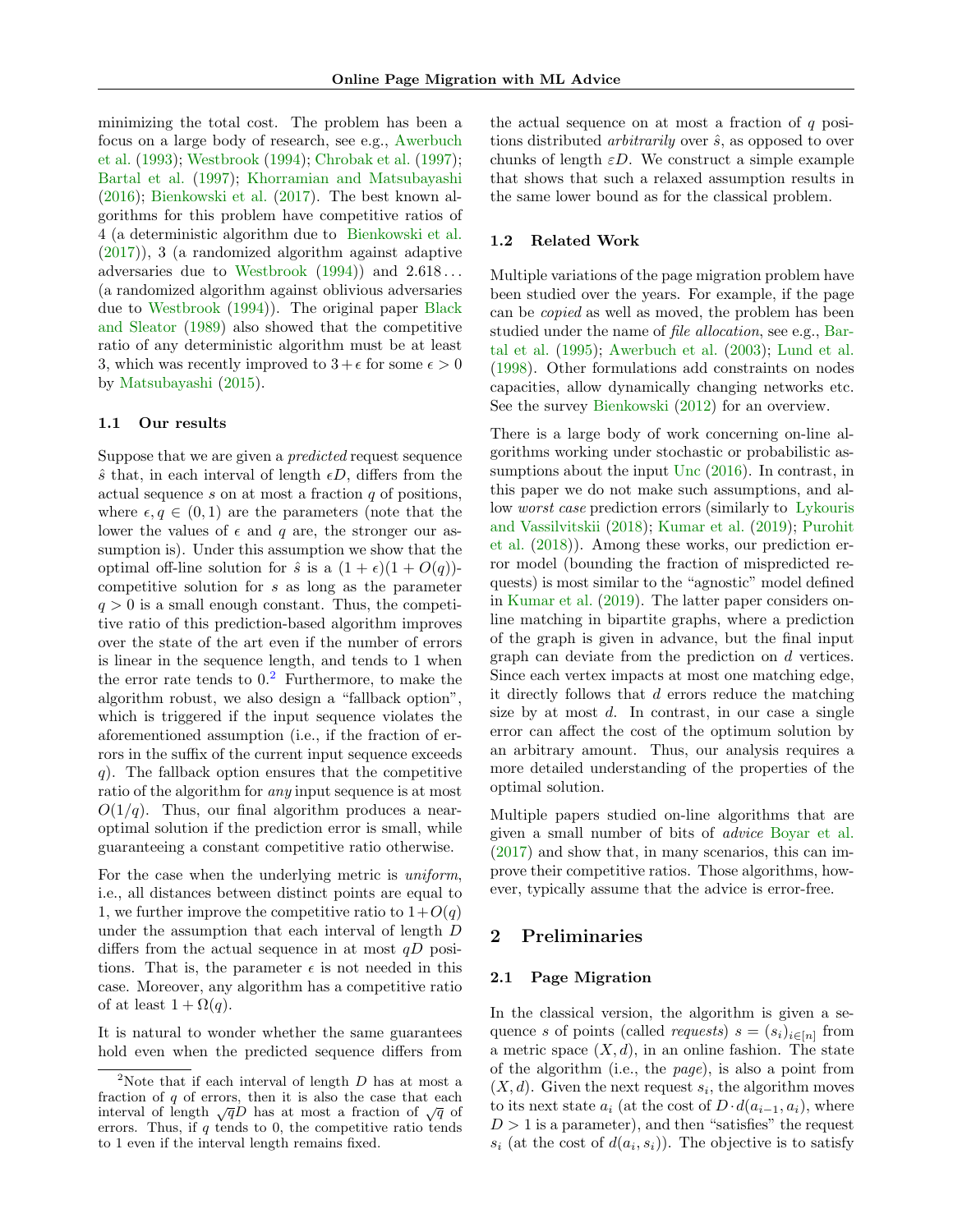all requests while minimizing the total cost. We can consider a version of this problem where the algorithm is given, prior to the arrival of the requests, a predicted sequence  $\hat{s} = (\hat{s}_i)_{i \in [n]}$ . The (final) sequence s is generated adversarially from  $\hat{s}$  and an arbitrary *adversarial* sequence  $s^* = (s_i^*)_{i \in [n]}$ . That is either  $s_i = \hat{s}_i$  or  $s_i = s_i^*$ . The initial input to the (online) algorithm is  $\hat{s}$ . In addition, at every step  $i$ , the algorithm receives the request  $s_i$  for which it outputs in the same step the location from where it serves the request. If we do not make any assumptions on how well s is predicted by  $\hat{s}$ , then the problem is no easier than the classical online version. On the other hand, if  $s = \hat{s}$ , then one obtains an optimal online algorithm, by simply computing the optimal offline algorithm. The interesting regime lies in between these two cases. We will make the following assumption throughout the paper, which roughly speaking demands that a  $1 - q$  fraction of the input is correctly predicted and that the  $q$  fraction of errors is somewhat spread out.

<span id="page-2-3"></span>**Definition 1** (Number of mismatches  $m(\cdot)$ ). Let  $\mathcal I$  be an interval of indices. We define  $m(\mathcal{I}) \stackrel{\text{def}}{=} \sum_{t \in \mathcal{I}} 1_{s_t \neq \hat{s}_t}$ to be the number of mismatches between  $s$  and  $\hat{s}$  within the interval I.

<span id="page-2-0"></span>**Assumption 1.** Consider an interval  $I$  of  $s$  of length  $\epsilon D$ . It holds that for any  $\mathcal I$  we have  $m(\mathcal I) \leq q \epsilon D$ .

Remark 1. Relaxing [Assumption 1](#page-2-0) by allowing the adversary to change an arbitrary q fraction of the input results in the same lower bound as for the classical problem. To see this, consider an arbitrary instance on qn elements that gives a lower bound of c in the classical problem. Call this sequence of elements adversarial. Let  $\hat{s}$  consists of n elements being equal to the starting point. That is,  $\hat{s}$  is simply the starting position replicated n times. Let s be equal to the sequence  $\hat{s}$  whose suffix of length qn is replaced by the adversarial sequence. Now, on s defined in this way no algorithm can be better than c-competitive. Hence, in general this relaxation of [Assumption 1](#page-2-0) gives no advantage.

Our main results hold for general metric space, where for all  $p, p', p'' \in X$  all of the following hold:  $d(p, p) =$ 0,  $d(p, p') > 0$  for  $p \neq p'$ ,  $d(p, p') = d(p', p)$ , and  $d(p, p'') \leq d(p, p') + d(p', p'')$ . We obtain better results for *uniform metric space*, where,  $d(p, p') = 1$  for  $p \neq p'$ .

## 2.2 Notation

Given a sequence s, we use  $s_i$  to denote the *i*-th element of s. For integers i and j, such that  $1 \leq i \leq j$ , we use  $s_{[i,j]}$  to denote the subsequence of s consisting of the elements  $s_i, \ldots, s_j$ .

Let  $p_0$  denote the start position for all algorithms, i.e.,

the position of the page at time 0.

Given an algorithm  $B$  that pays cost  $C$  for serving  $n$ requests, we denote by  $C_{t_1,t_2}$  the cost paid by B during the interval  $[t_1, t_2]$ . We sometimes abuse notation and write  $C_t$  as a shorthand for  $C_{0,t}$ . In particular, C denotes  $C_{0,n}$  as well as  $C_n$ . This notation is the most often used in the context of our algorithm ALG and the optimal solution OPT, whose total serving costs are A and O, respectively.

# 3 Proof Overview

We now present our main algorithm and provide intuition about its correctness.

Our two main contributions are: algorithm ALG that is  $(1+O(q))$ -competitive provided [Assumption 1;](#page-2-0) and, a black-box reduction from ALG to a  $O(1/q)$ competitive algorithm  $ALG^{ROBUST}$  when [Assumption 1](#page-2-0) does not hold. In [Section 3.1](#page-2-1) we present an overview of ALG, while an overview of  $ALG^{ROBUST}$  is given in [Section 3.2.](#page-3-0)

#### <span id="page-2-1"></span>3.1 ALG under assumption [Assumption 1](#page-2-0)

Algorithm ALG (given as [Algorithm 1\)](#page-2-2) simply computes the optimal *offline* solution based on  $\hat{s}$  and moves pages accordingly.

<span id="page-2-2"></span>Algorithm 1  $\text{ALG}(s_i, \hat{s})$ Input:

- Request  $s_i$
- A prediction  $\hat{s}$  (s and  $\hat{s}$  are defined in [Section 2\)](#page-1-2)
- 1: Let  $a_i$  be the position of the page in the optimal offline algorithm at the  $i$ -th request with respect to  $\hat{s}$ .
- 2: Move the page to  $a_i$  and serve the request  $s_i$ .

The main challenge in proving that ALG still performs well in the online setting lies in leveraging the optimality of ALG with respect to the offline sequence. The reason for this is that, due to  $s$  and  $\hat{s}$  not being identical, OPT and ALG may be on different page locations throughout all the requests. In addition to that, we have no control over which  $q$  fraction of any interval of length D is changed nor to what it is changed. In particular, if  $s_i \neq \hat{s}_i$ , then  $s_i$  and  $\hat{s}_i$  could be very far from each other. To circumvent this, we use the following way to argue about the offline optimality, that is, about the optimality computed with respect to  $\hat{s}$ .

We think of ALG (OPT, respectively) as a sequence of page locations that are defined with respect to  $\hat{s}$  (s,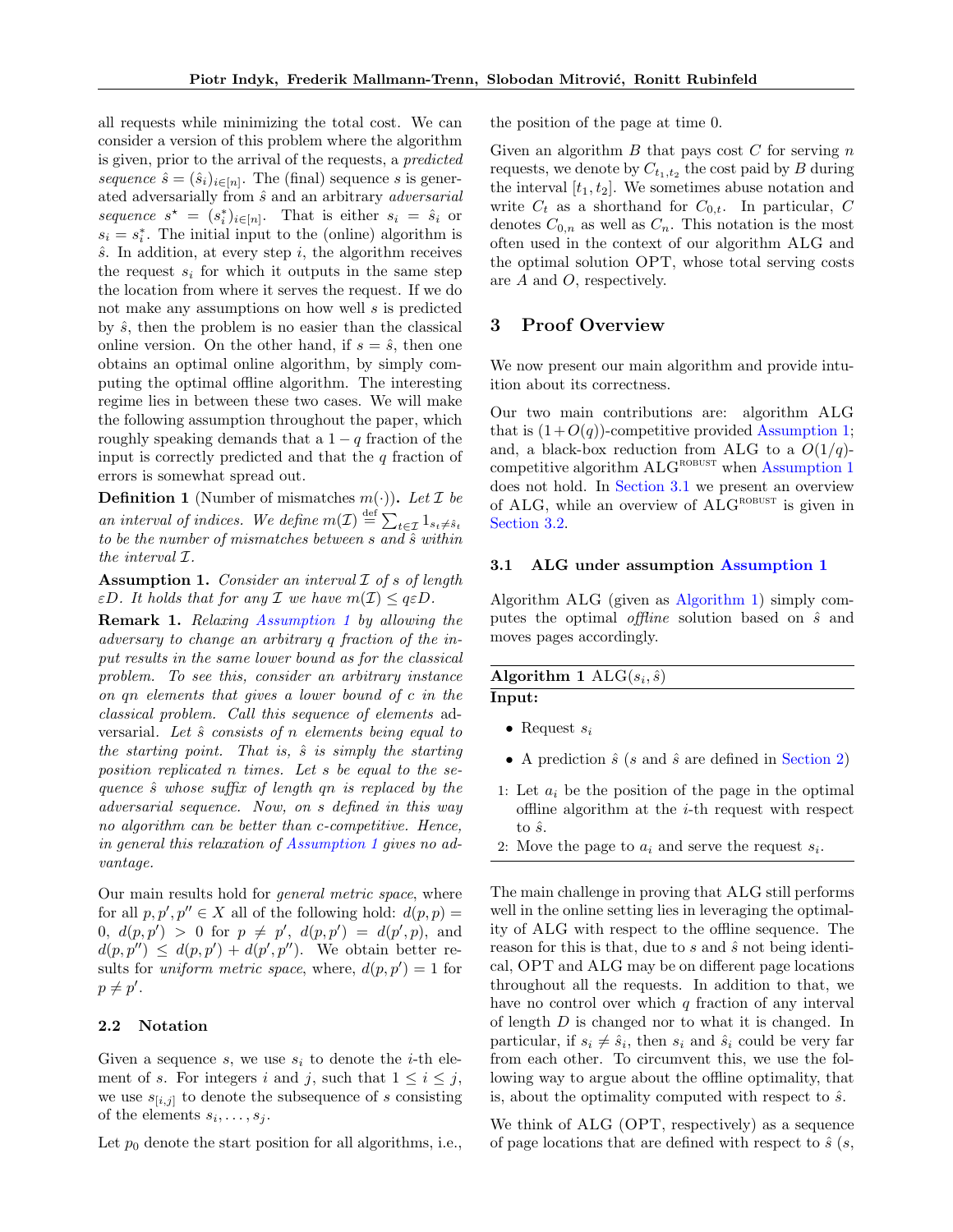respectively). These page locations do not change even if, for instance, the  $i$ -th online request to ALG deviates from  $\hat{s}_i$ . Let  $A_t$  ( $O_t$ , respectively) be the cost of ALG (OPT, respectively) serving t requests given by  $s_{[1,t]}$ . Similarly, let  $\hat{A}_t$  ( $\hat{O}_t$ , respectively) be the cost of ALG (OPT, respectively) for serving the oracle subsequence  $\hat{s}_{[1,t]}$ . In particular,  $A_n$  is the cost of ALG (optimal on  $\hat{s}$ ) on the final sequence s, whereas  $\hat{O}_n$  is the cost of the optimal algorithm for s on the predicted sequence  $\hat{s}$ . It is convenient to think of  $\hat{O}_n$  as the 'evil twin' of  $A_n$ .

We have, due to optimality of ALG on the offline sequence,

$$
A_n - O_n = A_n - \hat{A}_n + \hat{A}_n - O_n
$$
  
\n
$$
\leq A_n - \hat{A}_n + \hat{O}_n - O_n.
$$
 (1)

The intuition behind the right-hand side of inequality above is best explained pictorially, which we do in [Fig. 1.](#page-3-1) Here ALG is at  $a$  and OPT is at  $o$ . In the depicted example the actual request is s while the predicted one is  $\hat{s}$ . This causes  $A_n - \hat{A}_n$  to increase, however, at the same time,  $\hat{O}_n - O_n$  decreases by al-most the same amount.<sup>[3](#page-3-2)</sup> In fact, one can show that for such a request the right hand side of Eq.  $(1)$  will increase by no more than  $2d(a, o)$ . For requests that are predicted correctly, i.e.,  $s = \hat{s}$ , the costs of ALG and OPT do not change. It remains to bound  $d(a_t, o_t)$ , which we do next. By triangle inequality, it holds that

$$
d(a_t, o_t) \le d(a_t, s_t) + d(o_t, s_t)
$$
\n<sup>(2)</sup>

$$
\leq A_t - A_{t-1} + O_t - O_{t-1}, \tag{3}
$$

Consider an interval  $(t_{i-1}, t_i]$ . Let  $c_{move}^{(t_{i-1}, t_i]}$  be the total sum of moving costs for both OPT and ALG for the requests in the interval  $(t_{i-1}, t_i]$ . As a reminder (see [Definition 1\)](#page-2-3), for a given interval  $\mathcal{I}, m(\mathcal{I})$  is the number of mismatches between  $s$  and  $\hat{s}$  within  $\mathcal{I}$ . From [Eq. \(3\),](#page-3-4) we derive

$$
A_n - O_n \le 2 \sum_i m((t_{i-1}, t_i]) \cdot (4)
$$
  

$$
\frac{A_{t_i} - A_{t_{i-1}} + O_{t_i} - O_{t_{i-1}} - c_{move}^{(t_{i-1}, t_i]}}{t_i - t_{i-1}} \cdot (5)
$$

We would like the right hand side of Eq.  $(5)$  to be small, implying that  $A_n - O_n$  is small as well. To understand the nature of the right hand side of  $Eq. (5)$ and what is required for it to be small, assume for a moment that  $m((t_{i-1}, t_i]) = \alpha(t_i - t_{i-1}).$  Then, the rest of the summation telescopes to  $A_n - O_n$ , and

<span id="page-3-1"></span>

Figure 1: A pictorial representation of [Eq. \(1\).](#page-3-3)

[Eq. \(5\)](#page-3-5) reduces to  $A_n - O_n \leq 2\alpha(A_n + O_n)$ . Now, if  $\alpha$ is sufficiently small, e.g.,  $\alpha \leq 2q$ , then we are able to upper-bound [Eq. \(5\)](#page-3-5) by  $4q(A_n + O_n)$  and derive

$$
\frac{A_n}{O_n} \leq \frac{1+4q}{1-4q},
$$

<span id="page-3-3"></span>which gives the desired competitive factor.

So, to utilize Eq.  $(5)$ , in our proof we will focus on showing that  $m((t_{i-1}, t_i])$  is sufficiently smaller than  $t_i - t_{i-1}$ . However, this can be challenging as OPT is allowed to move often, potentially on every request which results in  $t_i - t_{i-1}$  being very small. But, if  $t_i - t_{i-1}$  is too small, then [Assumption 1](#page-2-0) gives no information about  $m((t_{i-1}, t_i])$ . However, if intervals  $t_i - t_{i-1}$  are large enough, e.g., at least  $\beta D$  for some positive constant  $\beta$ , then from [Assumption 1](#page-2-0) we would be able to conclude that  $\alpha = O(q)$ . Since in principle OPT can move in every step, we design 'lazy' versions of OPT and ALG that only move  $O(1)$  times in any interval of length D. This will enable us to argue that  $t_i - t_{i-1}$  is not too small. It turns out that the respective competitive factors of the lazy versions with respect to the original versions is very close, allowing us prove

<span id="page-3-4"></span>
$$
\frac{A_n}{O_n} \approx \frac{A_n^{lazy}}{O_n^{lazy}} \le (1+\varepsilon) \frac{1+O(q)}{1-O(q)}.
$$

# <span id="page-3-0"></span>3.2 ALG<sup>robust</sup>, a robust version of ALG

<span id="page-3-5"></span>We now describe  $ALG^{ROBUST}$ . This algorithm follows a "lazy" variant of ALG as long as [Assumption 1](#page-2-0) holds, and otherwise switches to  $ALG^{ONLINE}$ . Instead of using ALG directly, we use a 'lazy' version of ALG that works as follows: Follow the optimal offline solution given by ALG with a delay of  $6qD$  steps. Let  $ALG<sup>LAZY</sup>$ be the corresponding algorithm. We point out that performing some delay with respect to ALG is crucial here. To see that, consider the following example in the case of uniform metric spaces:  $s = \{0\}^n$  and  $\hat{s} = \{1\}^n$ , and let the starting location be 0. According to ALG, the page should be moved from 0 to 1 in the very beginning, incurring the cost of  $D$ . On the

<span id="page-3-2"></span><sup>&</sup>lt;sup>3</sup>We oversimplified here, since the right hand side of  $(1)$ only holds for the sum of all points, but a similar argument can be made for a single requests.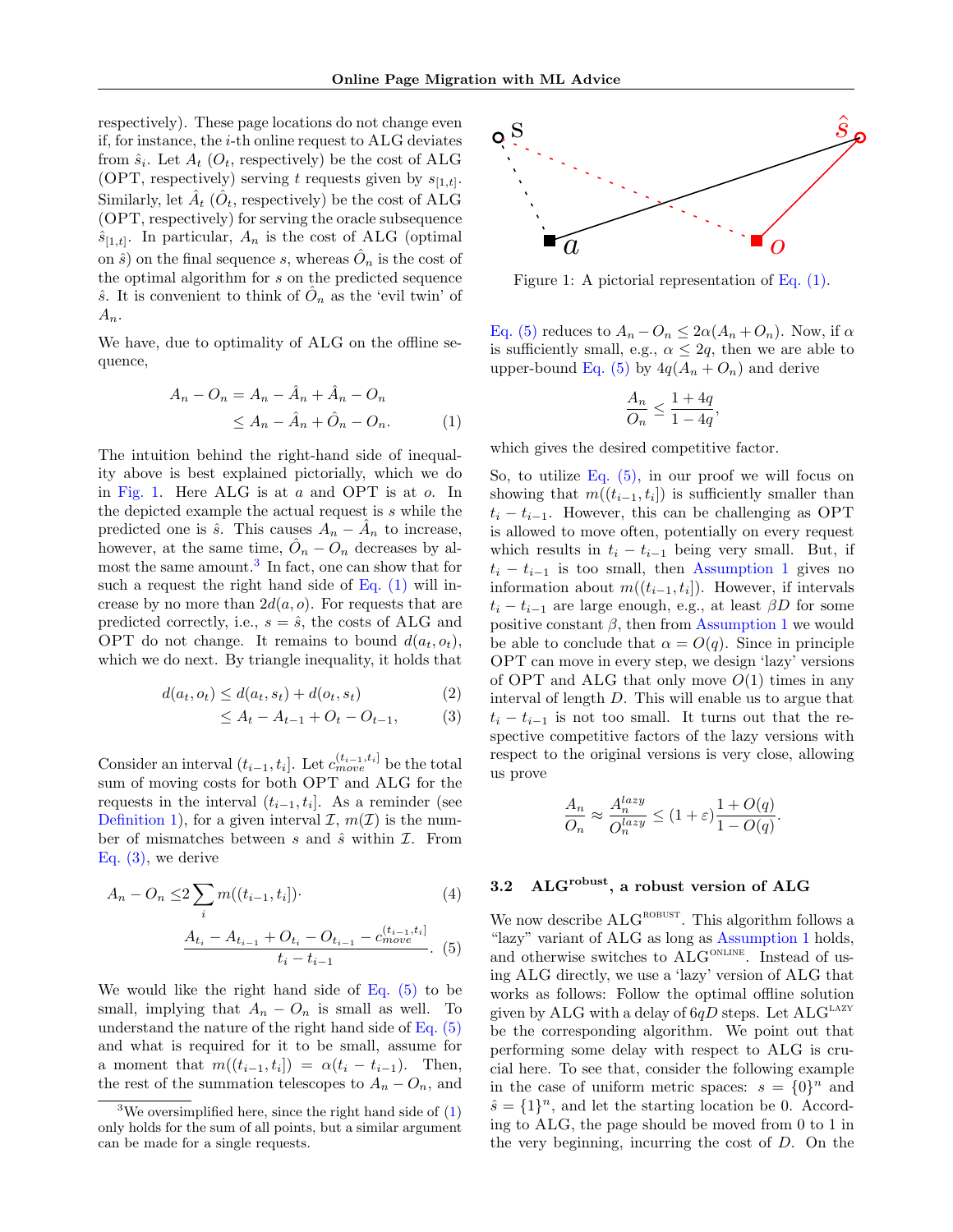other hand, OPT never moves from 0. If ALG<sup>ROBUST</sup> would follow ALG until it realizes that the fraction of errors is too high, it would already pay the cost of at least D, leading to an unbounded competitive ratio. However, if  $ALG^{ROBUST}$  delays following  $ALG$ , then it gets some "slack" in verifying whether the predicted sequence properly predicts requests or not. As a result, when [Assumption 1](#page-2-0) holds, this delay increases the overall serving cost by a factor  $O(1+O(q))$ , but in turn achieves a bounded competitive ratio when this assumption does not hold.

While serving requests,  $ALG<sup>ROBUST</sup>$  also maintains the execution of  $\widehat{\text{ALG}}^{\text{ONLINE}}$ , i.e.,  $\text{ALG}^{\text{ROBUST}}$  maintains where  $ALG^{\text{ONLINE}}$  would be at a given point in time, in case a fallback is needed. Now  $\mathrm{ALG}^\text{ROBUST}$  simply executes  $ALG<sup>LAZY</sup>$  unless we find a violation of [Assump](#page-2-0)[tion 1](#page-2-0) is detected. Once such a violation is detected, the algorithm switches to  $ALG^{ONLINE}$  by moving its location to ALG<sup>ONLINE</sup>'s current location. From there on  $\mathrm{ALG}^{\mathrm{ONLINE}}$  is executed.

We now present the intuition behind the proof for the competitive factor of the algorithm.

#### 3.2.1 Case when [Assumption 1](#page-2-0) holds.

In this case  $ALG^{ROBUST}$  is  $ALG^{LAZY}$ , and the analysis boils down to proving competitive ratio of  $ALG<sup>LAZY</sup>$ . We show that  $ALG<sup>LAZY</sup>$  is  $(1 + O(q))$ -competitive to ALG, which is, as we argued in the previous section,  $1 + O(q)$  competitive to OPT. To see this, we employ the following charging argument: whenever ALG moves from a to a' it pays  $D \cdot d(a, a')$ . The lazy algorithm eventually pays the same moving cost of less.

However, in addition, the serving cost of  $ALG<sup>LAZY</sup>$  for each of the  $6qD$  requests is potentially increased, as ALG<sup>LAZY</sup> is not at the same location as ALG. Nevertheless, by triangle inequality, the cost due to the movement from  $a$  to  $a'$  of ALG reflect to an increase in the serving cost of  $\text{ALG}^{\text{LAZY}}$  by at most  $d(a, a')$ . In total over all the  $6qD$  requests and per each move of ALG from a to a', ALG<sup>LAZY</sup> pays at most  $6qDd(a, a')$ extra cost compared to ALG. Considering all migrations, this gives a  $1 + O(q)$  competitive factor.

### 3.2.2 Case when [Assumption 1](#page-2-0) is violated.

The case where [Assumption 1](#page-2-0) is violated (say at time  $t'$ ) is considerably more involved. We then have

$$
ALG^{ROBUST} \le ALG^{LAZY}(0,t') + ALG^{ONLINE}(t'+1,n) + D \cdot d(a,a'),
$$

and we seek to upper-bound each of these terms by  $O(\text{OPT}/q)$ . While the upper-bound holds directly for  $\widehat{\text{ALG}}^{\text{ONLINE}}(t'+1,n)$ , showing the upper-bound for

other terms is more challenging.

The key insight is that, due to the optimality of ALG,

$$
d(a, p_0) \le OPT(t')/(qD),\tag{6}
$$

which can be proven as follows. If ALG migrates its page to a location that is far from the starting location  $p_0$ , then there have to be, even when taking into account noise, at least  $4qD$  page requests that are far from  $p_0$ . OPT also has to serve these requests (either remotely or by moving), and hence has to pay a cost of at least  $qD \cdot d(a, p_0)$ . Equipped with this idea, we can now bound  $D \cdot d(a, a')$  in terms of  $\text{OPT}(t')/q$ . To bound  $\text{ALG}^{\text{LAZY}}(0, t')$  we need one more idea. Namely, we compare  $\widehat{\text{ALG}^{\text{LAZY}}}(0, t')$  to the optimal solution that has a constraint to be at the same position as  $ALG<sup>Lazy</sup>$  at time t'. A formal analysis is given in [Ap](#page-12-0)[pendix B.](#page-12-0)

### <span id="page-4-1"></span>4 The Analysis of ALG

Now we analyze ALG [\(Algorithm 1\)](#page-2-2). As discussed in [Section 3.1,](#page-2-1) our main objective is to establish Eq.  $(5)$ , which we do in [Section 4.1.](#page-5-0) That upper-bound will be directly used to obtain our result for uniform metric spaces, as we present in [Appendix A.1.](#page-10-0) To construct our algorithm for general-metric spaces, in [Ap](#page-11-0)[pendix A.2](#page-11-0) we build on ALG by first designing its "lazy" variant. As the final result, we show the following. Recall that  $q$  is the fraction of symbols that the adversary is allowed to change in any sequence of length  $\varepsilon D$  of the predicted sequence.

<span id="page-4-0"></span>Theorem 2. If [Assumption 1](#page-2-0) holds with respect to parameter  $\varepsilon$ , then we obtain the following results:

- <span id="page-4-3"></span>(A) There exists a  $(1+\varepsilon)\cdot(1+O(q))$ -competitive algorithm for the online page migration problem.
- <span id="page-4-2"></span>(B) There exists a  $(1 + O(q))$ -competitive algorithm for the online page migration problem in uniform metric spaces.

We defer the proof of [Theorem 2](#page-4-0) to [Appendix A.](#page-10-1) Note that in the prediction-free case [Matsubayashi](#page-9-10) [\(2015\)](#page-9-10) show that the competitive ratio of any deterministic algorithm must be at least  $3 + \epsilon$  for some  $\epsilon > 0$ . In the case of having access to predictions, [Theorem 2](#page-4-0) is asymptotically optimal with respect to  $q$ . Namely, any algorithm is at least  $1 + \Omega(q)$  competitive; even in the uniform metric case. To see this consider the following binary example where the algorithm starts at position 0. The advice is  $\hat{s} = 111 \cdots 1111000 \cdots 000$ . The final

sequence is 
$$
s = \begin{cases} \hat{s} & \text{w.p. } 1/2 \\ \underbrace{111\cdots1111}_{(1+q)D} & \text{otherwise.} \end{cases}
$$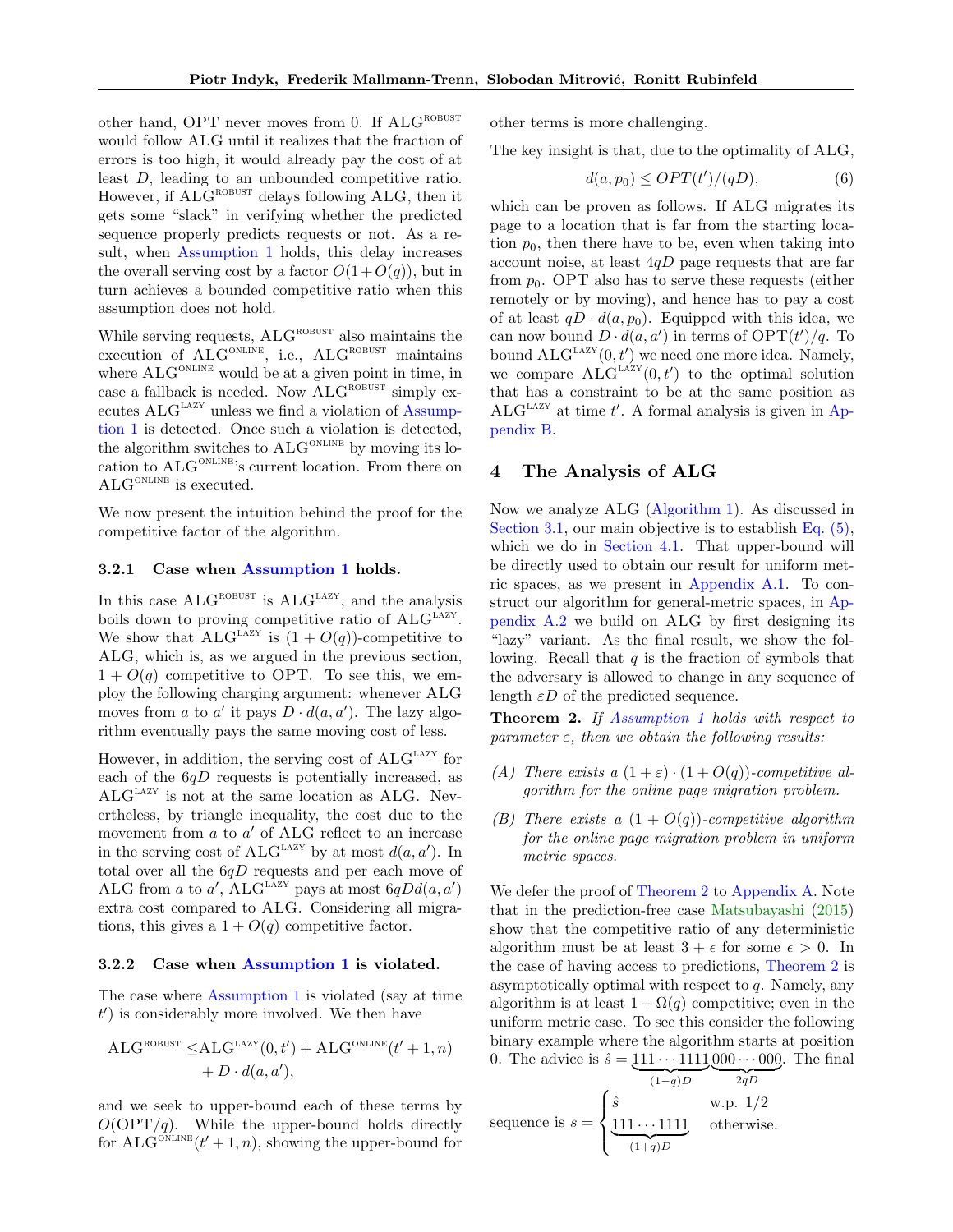In the first case OPT simply stays at 0 since moving  $costs$  D; in the second case, OPT goes immediately to 1. Note that ALG can only distinguish between the sequences after  $(1 - q)D$  steps at which point it is doomed to have an additional cost of  $qD$  with probability at least  $1/2$  depending on the sequence s.

#### <span id="page-5-0"></span>4.1 Establishing [Eq. \(5\)](#page-3-5)

In our proofs we will use the following corollary of [Assumption 1.](#page-2-0)

<span id="page-5-6"></span>Corollary 3. If [Assumption 1](#page-2-0) holds, then for any interval  $\mathcal I$  of length  $\ell > \varepsilon D$  it holds  $m(\mathcal I) \leq 2q\ell$ .

Proof. This statement follows from the fact that each such  $\mathcal I$  can be subdivided into  $k \geq 1$  intervals of length exactly  $\varepsilon D$  and at most one interval  $\mathcal{I}'$  of length less than  $\epsilon D$ . On one hand, the total number of mismatches for these intervals of length exactly  $\varepsilon D$  is upper-bounded by  $qk\epsilon D \leq q\ell$ . On the other hand, since  $\mathcal{I}'$  is a subinterval of an interval of length  $\varepsilon D$ , it holds  $m(\mathcal{I}') \leq q \varepsilon D < q \ell$ . The claim now follows.  $\Box$ 

Most of our analysis in this section proceeds by reasoning about intervals where neither ALG nor OPT moves. Let  $t_1, t_2, \ldots$  be the time steps at which either OPT or ALG move. The final product of this section will be an upper-bound on  $A_n - O_n$  as given by Eq.  $(5)^4$  $(5)^4$ , i.e.,

$$
A_n - O_n
$$
  
\n
$$
\leq 2 \sum_i m((t_{i-1}, t_i])
$$
  
\n
$$
\cdot \frac{A_{t_i} - A_{t_{i-1}} + O_{t_i} - O_{t_{i-1}} - c_{move}^{(t_{i-1}, t_i)}}{t_i - t_{i-1}}.
$$

We begin by rewriting and upper-bounding  $A_t - O_t$  as follows

$$
A_t - O_t = A_t - \hat{A}_t + \hat{A}_t - O_t
$$
  

$$
\leq A_t - \hat{A}_t + \hat{O}_t - O_t,
$$
 (7)

where we used that  $\hat{A}_t \leq \hat{O}_t$  as  $\hat{A}_t$  is the optimum for *s*̂. Consider a fixed interval  $\mathcal{I} = (t_{i-1}, t_i]$ . Then, by triangle inequality, it holds

$$
d(a_t, o_t) \le d(a_t, s_t) + d(o_t, s_t)
$$
  
\n
$$
\le A_t - A_{t-1} + O_t - O_{t-1}.
$$
<sup>5</sup> (8)

Let  $c_{move}^{(t_{i-1}, t_i]}$  be the sum of moving costs for OPT and

ALG in  $(t_{i-1}, t_i]$ . Note that

<span id="page-5-3"></span>
$$
A_{t_i} - A_{t_{i-1}} + O_{t_i} - O_{t_{i-1}}
$$
  
= 
$$
\sum_{t \in (t_{i-1}, t_i]} (A_t - A_{t-1} + O_t - O_{t-1})
$$
  

$$
\geq c_{move}^{(t_{i-1}, t_i]} + d(a_{t_i}, o_{t_i}) |t_i - t_{i-1}|,
$$
 (9)

where the inequality comes from [Eq. \(8\)](#page-5-2) applied to every time step in  $(t_{i-1}, t_i]$  and the fact that ALG or OPT must have moved inducing a cost of at least  $c_{move}^{(t_{i-1},t_i]}$ . The following notation is used to represent the difference between serving  $s_i$  and  $\hat{s}_i$  by ALG

$$
A[t-1,t] := A_t - \hat{A}_t - (A_{t-1} - \hat{A}_{t-1})
$$
  
=  $d(a_t, s_t) - d(a_t, \hat{s}_t).$ 

Note that this holds even when ALG moves since the moving costs for the oracle sequence and on the final sequence are the same and therefore cancel each other out. Similarly to  $A[t-1, t]$ , let

$$
\hat{O}[t-1, t] := \hat{O}_t - O_t - (\hat{O}_{t-1} - O_{t-1})
$$
  
=  $d(o_t, \hat{s}_t) - d(o_t, s_t)$ .

Consider now any  $t \in [1, n]$ . By triangle inequality we have

$$
A[t-1,t] + \hat{O}[t-1,t]
$$
  
= $d(a_t, s_t) - d(o_t, s_t) + d(o_t, \hat{s}_t) - d(a_t, \hat{s}_t)$   
 $\leq (d(a_t, o_t) + d(o_t, s_t)) - d(o_t, s_t)$   
+  $(d(a_t, \hat{s}_t) + d(a_t, o_t)) - d(a_t, \hat{s}_t)$   
= $2d(a_t, o_t)$   
 $\stackrel{(9)}{\leq} \frac{A_{t_i} - A_{t_{i-1}} + O_{t_i} - O_{t_{i-1}} - c_{move}^{(t_{i-1}, t_i)}}{t_i - t_{i-1}}$ . (10)

<span id="page-5-4"></span>Let  $\Delta_i = A_{t_i} - \hat{A}_{t_i} + \hat{O}_{t_i} - O_{t_i}$ , where  $\Delta_0 = 0$  by definition. Note that

<span id="page-5-5"></span> $(7)$ 

$$
A_n - O_n \stackrel{(t)}{\leq} A_n - \hat{A}_n + \hat{O}_n - O_n = \sum_i (\Delta_i - \Delta_{i-1})
$$
  
= 
$$
\sum_i \sum_{t \in (t_{i-1}, t_i]} \left( A[t-1, t] + \hat{O}[t-1, t] \right).
$$

<span id="page-5-2"></span>Recall that, for a given interval  $\mathcal I$  the function  $m(\mathcal I)$ denotes the number of mismatches between s and  $\hat{s}$ within  $\mathcal I$  (see [Definition 1\)](#page-2-3). Now, as for t such that  $s_t = \hat{s}_t$  we have  $A[t-1, t] = \hat{O}[t-1, t] = 0$ , the last

<span id="page-5-1"></span><sup>&</sup>lt;sup>4</sup>As a reminder,  $A_t$  ( $O_t$ , respectively) is the cost of ALG (OPT, respectively) at time for the sequence  $s_{[1,t]}$ .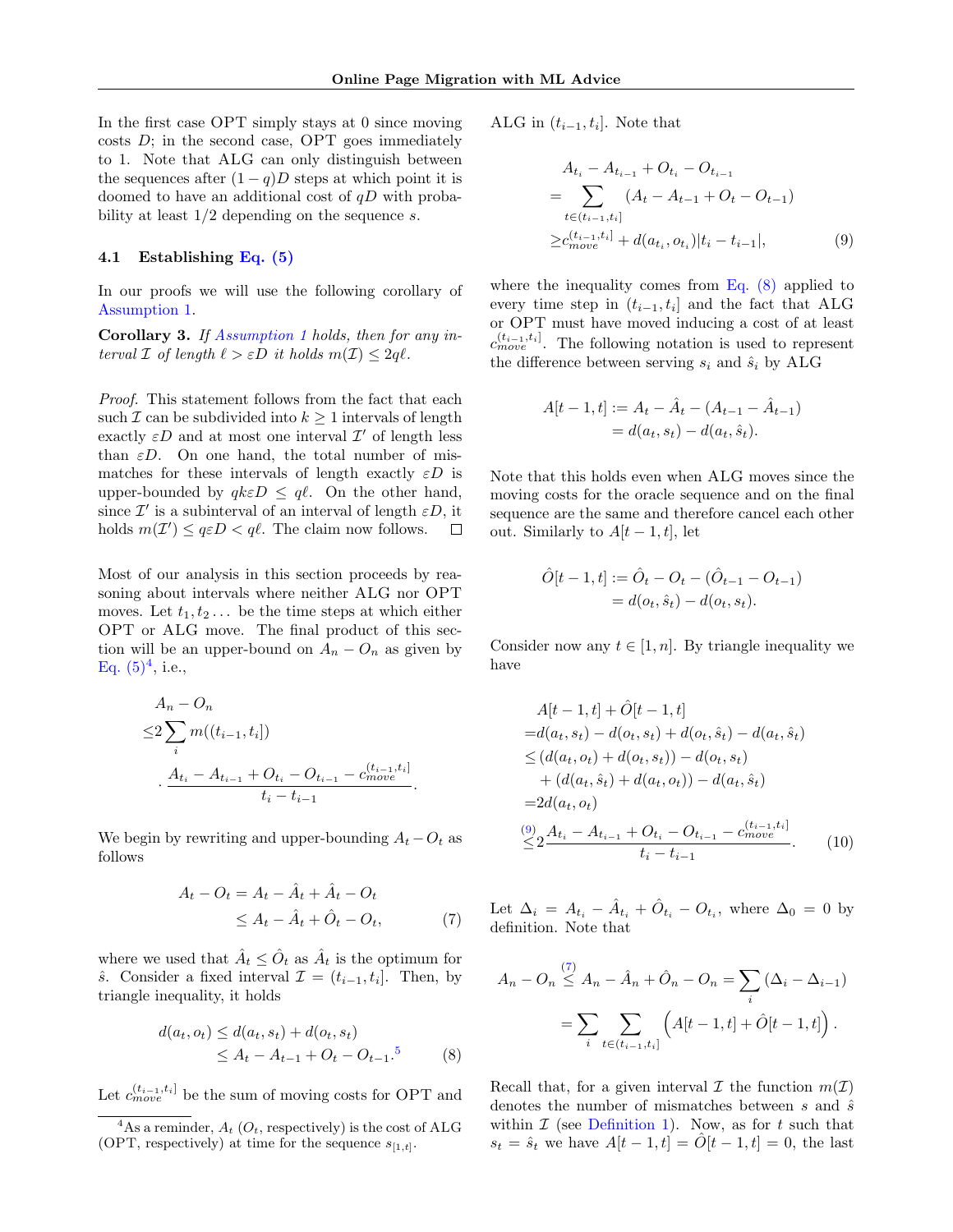chain of inequalities further implies

$$
A_n - O_n
$$
  
\n
$$
\leq \sum_{i} \sum_{t \in (t_{i-1}, t_i]} 1_{s_t \neq \hat{s}_t}
$$
  
\n
$$
\cdot 2 \frac{A_{t_i} - A_{t_{i-1}} + O_{t_i} - O_{t_{i-1}} - c_{move}^{(t_{i-1}, t_i]}}{t_i - t_{i-1}}
$$
  
\n
$$
\leq 2 \sum_{i} m((t_{i-1}, t_i])
$$
  
\n
$$
\cdot \frac{A_{t_i} - A_{t_{i-1}} + O_{t_i} - O_{t_{i-1}} - c_{move}^{(t_{i-1}, t_i]}}{t_i - t_{i-1}}.
$$
 (11)

This establishes the desired upper-bound on  $A_n$  –  $O_n$ . As discussed in [Section 3.1,](#page-2-1) this upper-bound is used to derive our non-robust results for uniform [\(Appendix A.1\)](#page-10-0) and general [\(Appendix A.2\)](#page-11-0) metric spaces. The main task in those two sections will be to show that  $m((t_{i-1}, t_i])$  is sufficiently smaller than  $t_i - t_{i-1}.$ 

# 5 Experiments

We evaluate our approach on two synthetic data sets, and compare it to the state of the art algorithm for page migration due to Westbrook [Westbrook](#page-9-9) [\(1994\)](#page-9-9). The two data sets are obtained by generating "predicted" sequences of points in the plane, and then perturbing each point by independent Gaussian noise to obtain "actual" sequences. The predicted sequence is fed to our algorithm, while the actual sequence forms an input of the online algorithm. Recall that our algorithm sees the actual sequence only in the online fashion.

### 5.1 Data sets

The predicted sequences of the two sets of points are generated as follows:

- 1. Line process: the t-th point  $(\hat{X}_1(t), \hat{X}_2(t))$  is equal to  $(t, 0)$ .
- 2. Brownian motion process: the t-th point  $\hat{X}(t)$ is equal to  $\hat{X}(t-1) + (\Delta_1(t), \Delta_2(t))$ , where  $\Delta_t(t)$ and  $\Delta_2(t)$  are i.i.d. random variables chosen from  $N(0, 1)$ .

Note that the predicted line process is completely deterministic whereas the Brownian motion points has, by definition, Gaussian noise. In both cases, the actual sequence is generated by adding (additional) Gaussian noise to the predicted sequence: the t-th request  $X(t)$ in the actual sequence is equal to  $\ddot{X}(t)+(N_1(t), N_2(t)),$ where  $N_1(t)$ ,  $N_2(t)$  are i.i.d. random variables chosen

<span id="page-6-0"></span>Sigma: 0.40  $25$ 20 15  $10$  $\Omega$  $-25$  $-20$  $-15$  $-10$ 

<span id="page-6-1"></span>Figure 2: An example of Brownian motion sequence. The predicted sequence is in blue, the actual sequence is in red.

from  $N(0, \sigma^2)$ . The value of  $\sigma$  varies, depending on the specific experiment. An example Brownian motion sequence is depicted in [Fig. 2.](#page-6-0)

## 5.2 Set up

We use the two data sets to compare the following three algorithms:

- PREDICT refers to our algorithm, which computes the optimum solution for the predicted sequence (by using standard dynamic programming) and follows that optimum to serve actual requests.
- OPT is the optimum *offline* algorithm executed on the actual sequence. This optimum is computed by using the same dynamic programming as in the implementation of PREDICT.
- Online is state-of-the-art online randomized algorithm for page migration that achieves 2.62 approximation in expectation. This algorithm is described in Section 4.1 of [Westbrook](#page-9-9) [\(1994\)](#page-9-9). Since it is randomized, on each input we perform 100 runs of Online and as the output report the average of all the runs. The standard deviation is smaller than 5%.

For both data sets, we depict the costs of the three algorithms as a function of either D or  $\sigma$ . See the text above each plots for the specification.

#### 5.2.1 Results

The results for the Brownian motion data set are depicted in [Fig. 3.](#page-7-0) The top two figures show the cost incurred by each algorithm for fixed values of  $\sigma$  and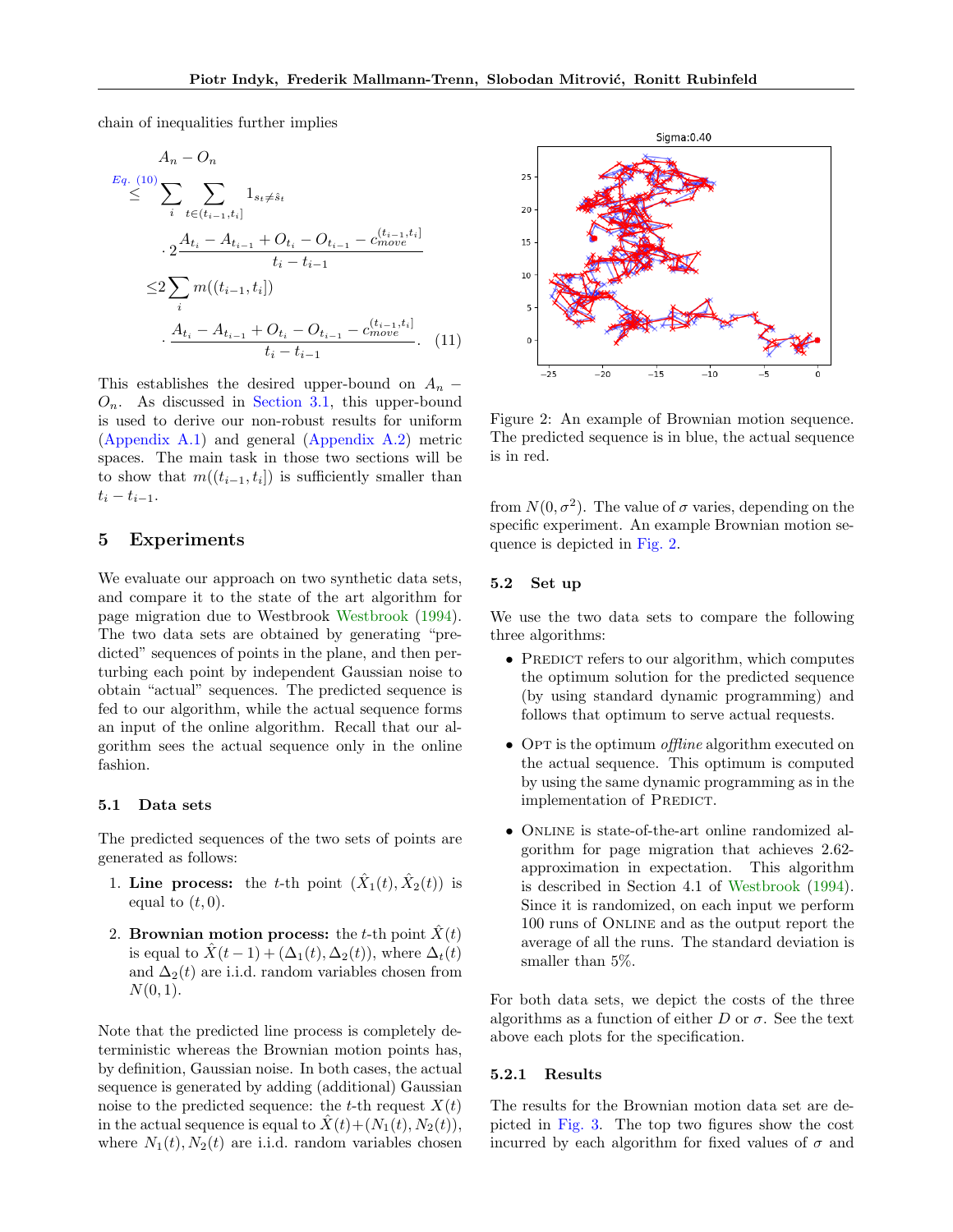<span id="page-7-0"></span>

Figure 3: Comparison between PREDICT, OPT and ONLINE on Brownian motion data set.

different values of  $D$ , while the bottom two figures show the costs for fixed values of D while  $\sigma$  varies. Not surprisingly, for low values of  $\sigma$ , the costs PRE-DICT and OPT are almost equal, since the predicted and the actual sequences are very close to each other. As the value of  $\sigma$  increases, their costs starts to diverge. Nevertheless, the benefit of predictions is clear, as the cost of PREDICT is significantly lower than the cost of Online. Interestingly, this holds even though the fraction of requests predicted exactly is very close to 0. Each point in the plots is obtained by averaging over 15 runs. The standard deviation are also depicted in the figures as vertical lines (in some cases the standard deviation is so small that it is not visible in the plots).

The results for the Line data set is depicted in [Fig. 6](#page-15-0) (see [Appendix C\)](#page-15-1). They are qualitatively similar to those for Brownian motion.

More complex experiments. In [Fig. 4](#page-8-18) we present the results of a more complex experiment where we average 10 adversarial sequences, e.g., data observed in the past, and use it as a prediction for PREDICT. These adversarial sequences are obtained by perturbing the same ground truth. Notice that this means that in order to obtain a prediction we do not use the ground truth directly. Each point in [Fig. 4](#page-8-18) is obtained by averaging over 5 runs. The standard deviation is so small that it is not visible in the plot.

# 6 Conclusion

In this paper we studied online Page Migration, which is one of the classical online problems, in the setting where there is a predicted sequence of yet-to-be-seen requests. When this sequence predicts the online sequence reasonably well, our algorithm provides better approximation than state-of-the-art approach for classical online setting. It is an interesting open question to improve the constant in our competitive factor to obtain tight bounds.

Arguably the most interesting continuation of this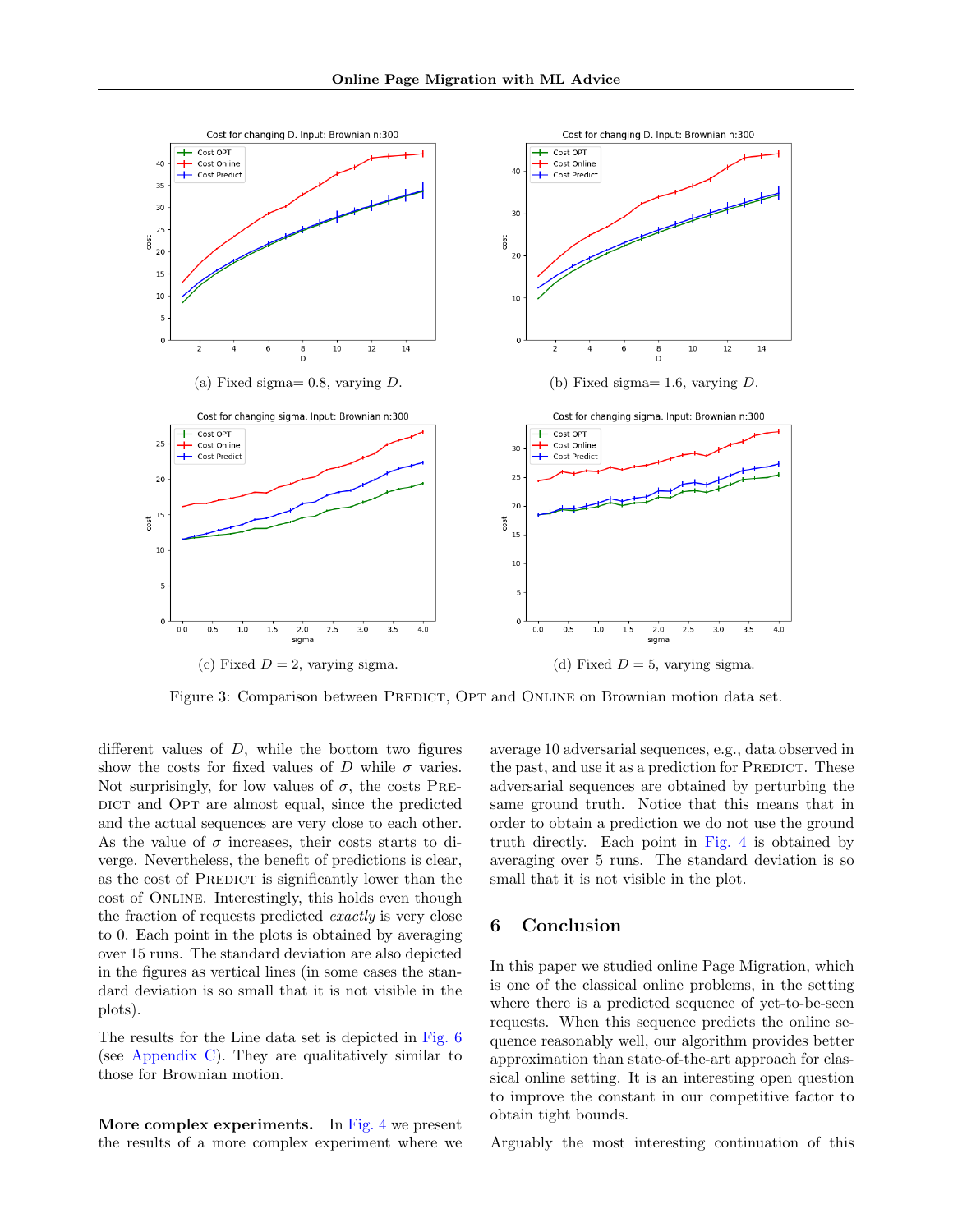<span id="page-8-18"></span>

Figure 4: Comparison between PREDICT, OPT and ONLINE where the prediction for PREDICT is obtained from past data.

work is to use ML tools to obtain the predicted sequence. For example, a neural network could be trained on the sequence seen so far to predict where the future requests will be. Combining this with our robust algorithm will likely give very strong results when the sequence has a somewhat predictable structure. Characterizing such predictable structures theoretically will likely yield new interesting models which has potentially application beyond Page Migration.

# Acknowledgements

S. Mitrović was supported by the Swiss NSF grant No. P400P2 191122/1, NSF award CCF-1733808, and FinTech@CSAIL. R. Rubinfeld was supported by the NSF TRIPODS program (awards CCF-1740751 and DMS-2022448), NSF award CCF-2006664, and Fin-Tech@CSAIL. F. Mallmann-Trenn was supported by the EPSRC grant EP/W005573/1.

### References

- <span id="page-8-16"></span>(2016). Special Semester on Algorithms and Uncertainty. [https://simons.berkeley.edu/](https://simons.berkeley.edu/programs/uncertainty2016) [programs/uncertainty2016](https://simons.berkeley.edu/programs/uncertainty2016).
- <span id="page-8-9"></span>Awerbuch, B., Bartal, Y., and Fiat, A. (1993). Competitive distributed file allocation. In STOC, volume 93, pages 164–173.
- <span id="page-8-15"></span>Awerbuch, B., Bartal, Y., and Fiat, A. (2003). Competitive distributed file allocation. Information and Computation,  $185(1):1-40$ .
- <span id="page-8-3"></span>Balcan, M.-F., Dick, T., Sandholm, T., and Vitercik, E. (2018). Learning to branch. In International Conference on Machine Learning, pages 353–362.
- <span id="page-8-11"></span>Bartal, Y., Charikar, M., and Indyk, P. (1997). On page migration and other relaxed task systems. SODA.
- <span id="page-8-14"></span>Bartal, Y., Fiat, A., and Rabani, Y. (1995). Competitive algorithms for distributed data management. Journal of Computer and System Sciences, 51(3):341–358.
- <span id="page-8-8"></span>Bienkowski, M. (2012). Migrating and replicating data in networks. Computer Science-Research and Development, 27(3):169–179.
- <span id="page-8-13"></span>Bienkowski, M., Byrka, J., and Mucha, M. (2017). Dynamic beats fixed: On phase-based algorithms for file migration. ICALP.
- <span id="page-8-7"></span>Black, D. L. and Sleator, D. D. (1989). Competitive algorithms for replication and migration problems. Carnegie-Mellon University. Department of Computer Science.
- <span id="page-8-4"></span>Bora, A., Jalal, A., Price, E., and Dimakis, A. G. (2017). Compressed sensing using generative models. In International Conference on Machine Learning, pages 537–546.
- <span id="page-8-17"></span>Boyar, J., Favrholdt, L. M., Kudahl, C., Larsen, K. S., and Mikkelsen, J. W. (2017). Online algorithms with advice: A survey. ACM Computing Surveys  $(CSUR)$ , 50(2):19.
- <span id="page-8-10"></span>Chrobak, M., Larmore, L. L., Reingold, N., and Westbrook, J. (1997). Page migration algorithms using work functions. Journal of Algorithms, 24(1):124– 157.
- <span id="page-8-1"></span>Gollapudi, S. and Panigrahi, D. (2019a). Online algorithms for rent-or-buy with expert advice. In Proceedings of the 36th International Conference on Machine Learning, pages 2319–2327.
- <span id="page-8-6"></span>Gollapudi, S. and Panigrahi, D. (2019b). Online algorithms for rent-or-buy with expert advice. In International Conference on Machine Learning, pages 2319–2327.
- <span id="page-8-5"></span>Hsu, C.-Y., Indyk, P., Katabi, D., and Vakilian, A. (2019). Learning-based frequency estimation algorithms. In International Conference on Learning Representations.
- <span id="page-8-2"></span>Khalil, E., Dai, H., Zhang, Y., Dilkina, B., and Song, L. (2017). Learning combinatorial optimization algorithms over graphs. In Advances in Neural Information Processing Systems, pages 6348–6358.
- <span id="page-8-12"></span>Khorramian, A. and Matsubayashi, A. (2016). Uniform page migration problem in euclidean space. Algorithms, 9(3):57.
- <span id="page-8-0"></span>Kraska, T., Beutel, A., Chi, E. H., Dean, J., and Polyzotis, N. (2018). The case for learned index structures. In Proceedings of the 2018 International Conference on Management of Data, pages 489–504.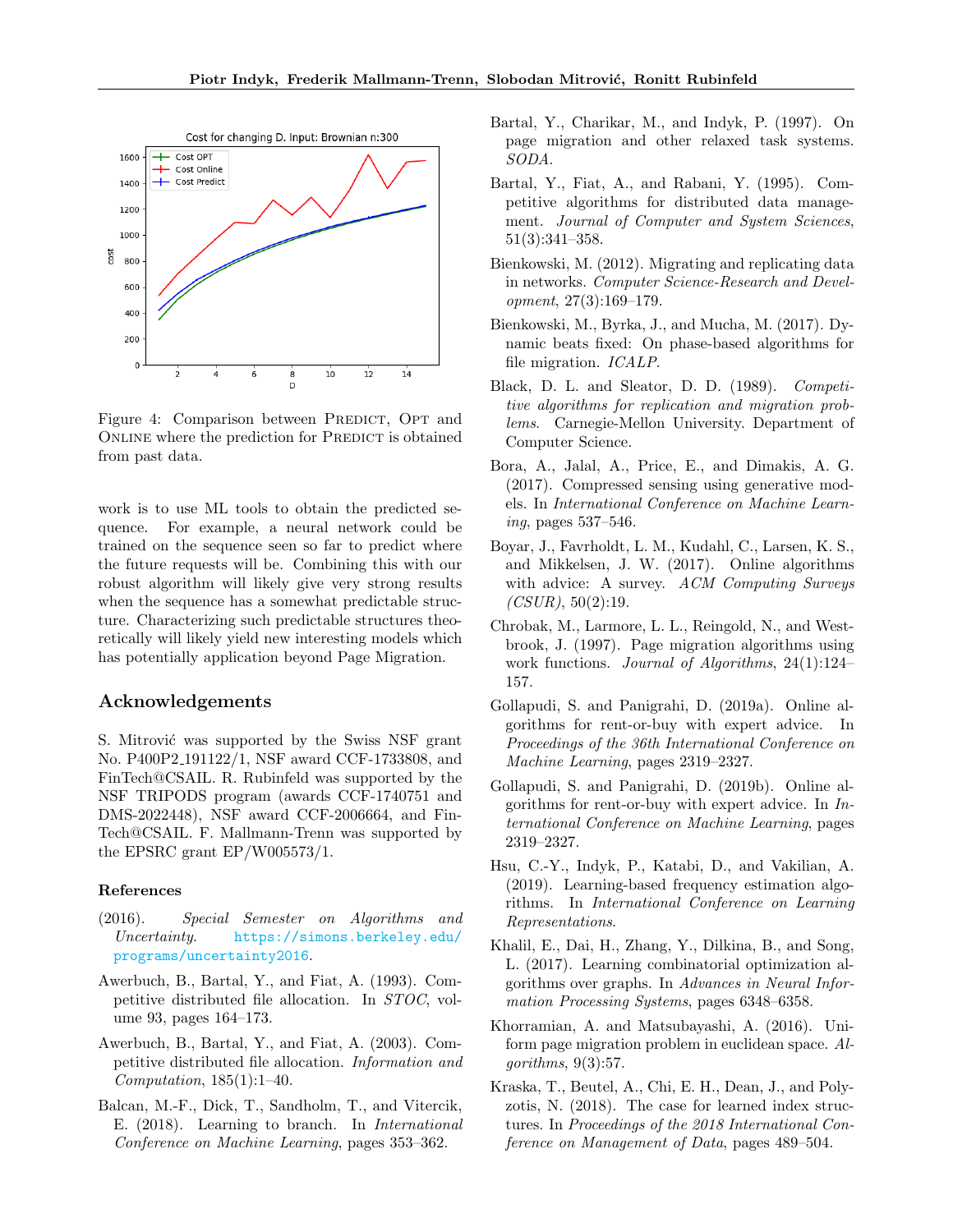- <span id="page-9-7"></span>Kumar, R., Purohit, M., Schild, A., Svitkina, Z., and Vee, E. (2019). Semi-online bipartite matching. ITCS.
- <span id="page-9-6"></span>Lattanzi, S., Lavastida, T., Moseley, B., and Vassilvitskii, S. (2020). Online scheduling via learned weights. In Proceedings of the Fourteenth Annual ACM-SIAM Symposium on Discrete Algorithms, pages 1859–1877. SIAM.
- <span id="page-9-11"></span>Lund, C., Reingold, N., Westbrook, J., and Yan, D. (1998). Competitive on-line algorithms for distributed data management. SIAM Journal on Computing, 28(3):1086–1111.
- <span id="page-9-1"></span>Lykouris, T. and Vassilvitskii, S. (2018). Competitive caching with machine learned advice. In International Conference on Machine Learning, pages 3302–3311.
- <span id="page-9-8"></span>Manasse, M. S., McGeoch, L. A., and Sleator, D. D. (1990). Competitive algorithms for server problems. Journal of Algorithms, 11(2):208–230.
- <span id="page-9-10"></span>Matsubayashi, A. (2015). A 3+ omega (1) lower bound for page migration. In 2015 Third International Symposium on Computing and Networking (CAN-DAR), pages 314–320. IEEE.
- <span id="page-9-0"></span>Mitzenmacher, M. (2018). A model for learned bloom filters and optimizing by sandwiching. In Advances in Neural Information Processing Systems, pages 464–473.
- <span id="page-9-5"></span>Mousavi, A., Patel, A. B., and Baraniuk, R. G. (2015). A deep learning approach to structured signal recovery. In Communication, Control, and Computing (Allerton), 2015 53rd Annual Allerton Conference on, pages 1336–1343. IEEE.
- <span id="page-9-2"></span>Purohit, M., Svitkina, Z., and Kumar, R. (2018). Improving online algorithms via ml predictions. In Advances in Neural Information Processing Systems, pages 9661–9670.
- <span id="page-9-3"></span>Rohatgi, D. (2020). Near-optimal bounds for online caching with machine learned advice. In Proceedings of the Fourteenth Annual ACM-SIAM Symposium on Discrete Algorithms, pages 1834–1845. SIAM.
- <span id="page-9-4"></span>Wang, J., Liu, W., Kumar, S., and Chang, S.-F. (2016). Learning to hash for indexing big data a survey. Proceedings of the IEEE, 104(1):34–57.
- <span id="page-9-9"></span>Westbrook, J. (1994). Randomized algorithms for multiprocessor page migration. SIAM Journal on Computing, 23(5):951–965.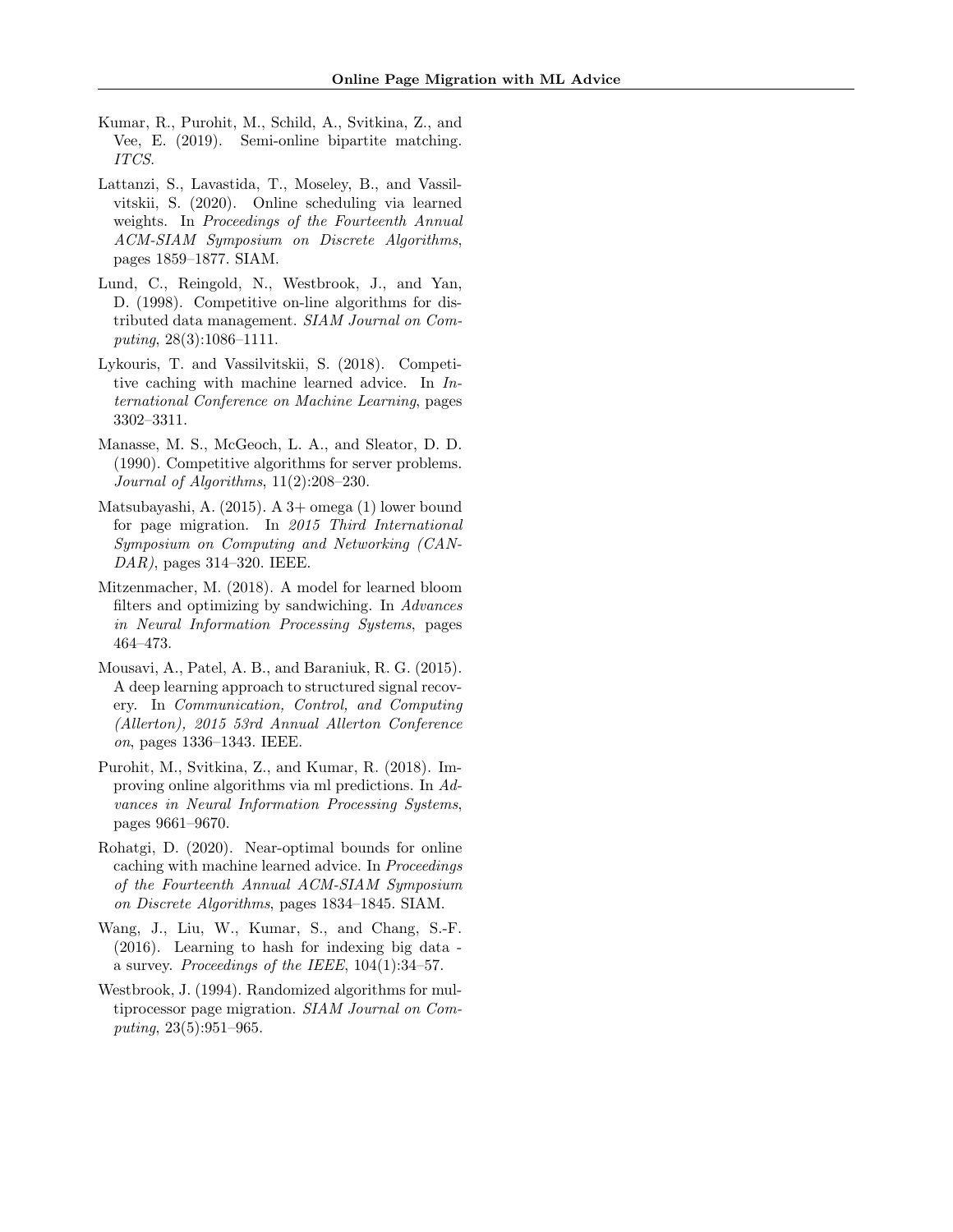# Online Page Migration with ML Advice Supplementary Material

# <span id="page-10-1"></span>A Proofs Missing from [Section 4](#page-4-1)

### <span id="page-10-0"></span>A.1 Uniform Metric Spaces – [Theorem 2](#page-4-0) [\(B\)](#page-4-2)

We now use the upper-bound on  $A_n - O_n$  given by [Eq. \(11\)](#page-6-1) to show that ALG is  $(1 + O(q))$ -competitive under [Assumption 1,](#page-2-0) i.e., we show [Theorem 2](#page-4-0) [\(A\)](#page-4-3). We distinguish between two cases:  $t_i - t_{i-1} \ge D$ ; and  $t_i - t_{i-1} < D$ .

### A.1.1 Case  $t_i - t_{i-1} \ge D$ .

In this case, by [Corollary 3](#page-5-6) we have  $m((t_{i-1}, t_i]) \leq 2q|t_i - t_{i-1}|$ . Plugging this into [Eq. \(11\)](#page-6-1) we derive

$$
A_n - O_n \le 2 \sum_i m((t_{i-1}, t_i]) \cdot \frac{A_{t_i} - A_{t_{i-1}} + O_{t_i} - O_{t_{i-1}}}{t_i - t_{i-1}}
$$
  

$$
\le 4q \sum_i (A_{t_i} - A_{t_{i-1}} + O_{t_i} - O_{t_{i-1}})
$$
  

$$
= 4q(A_n + O_n).
$$

## A.1.2 Case  $t_i - t_{i-1} < D$ .

We proceed by upper-bounding all the terms in [Eq. \(11\).](#page-6-1) As the interval  $(t_{i-1}, t_i]$  is a subinterval of  $(t_{i-1}, t_{i-1}+D]$ , we have

<span id="page-10-3"></span>
$$
m((t_{i-1}, t_{i-1} + D]) \le m((t_{i-1}, t_i]) \le qD.
$$

Also, observe that trivially it holds

<span id="page-10-2"></span>
$$
A_{t_i} - A_{t_{i-1}} + O_{t_i} - O_{t_{i-1}} \le 2|t_i - t_{i-1}| + c_{move}^{(t_{i-1}, t_i]}.
$$
\n
$$
(12)
$$

Combining the derived upper-bounds, we establish

$$
A_n - O_n \stackrel{Eq. (11)}{\leq} 2 \sum_i m((t_{i-1}, t_i]) \cdot \frac{A_{t_i} - A_{t_{i-1}} + O_{t_i} - O_{t_{i-1}} - c_{move}^{(t_{i-1}, t_i]}}{t_i - t_{i-1}}
$$
  

$$
\stackrel{Eq. (12)}{\leq} 2 \sum_i qD \frac{2(t_i - t_{i-1}) + c_{move}^{(t_{i-1}, t_i]} - c_{move}^{(t_{i-1}, t_i]}}{t_i - t_{i-1}}
$$
(13)

$$
=4q\sum_{i}D.\tag{14}
$$

To conclude this case, note that by definition either ALG or OPT moves within  $(t_{i-1}, t_i]$ , incurring the cost of at least D. Therefore,  $A_{t_i} - A_{t_{i-1}} + O_{t_i} - O_{t_{i-1}} \geq D$ . This together with [Eq. \(14\)](#page-10-3) implies

$$
A_n - O_n \le 4q \sum_i (A_{t_i} - A_{t_{i-1}} + O_{t_i} - O_{t_{i-1}}) = 4q(A_n + O_n).
$$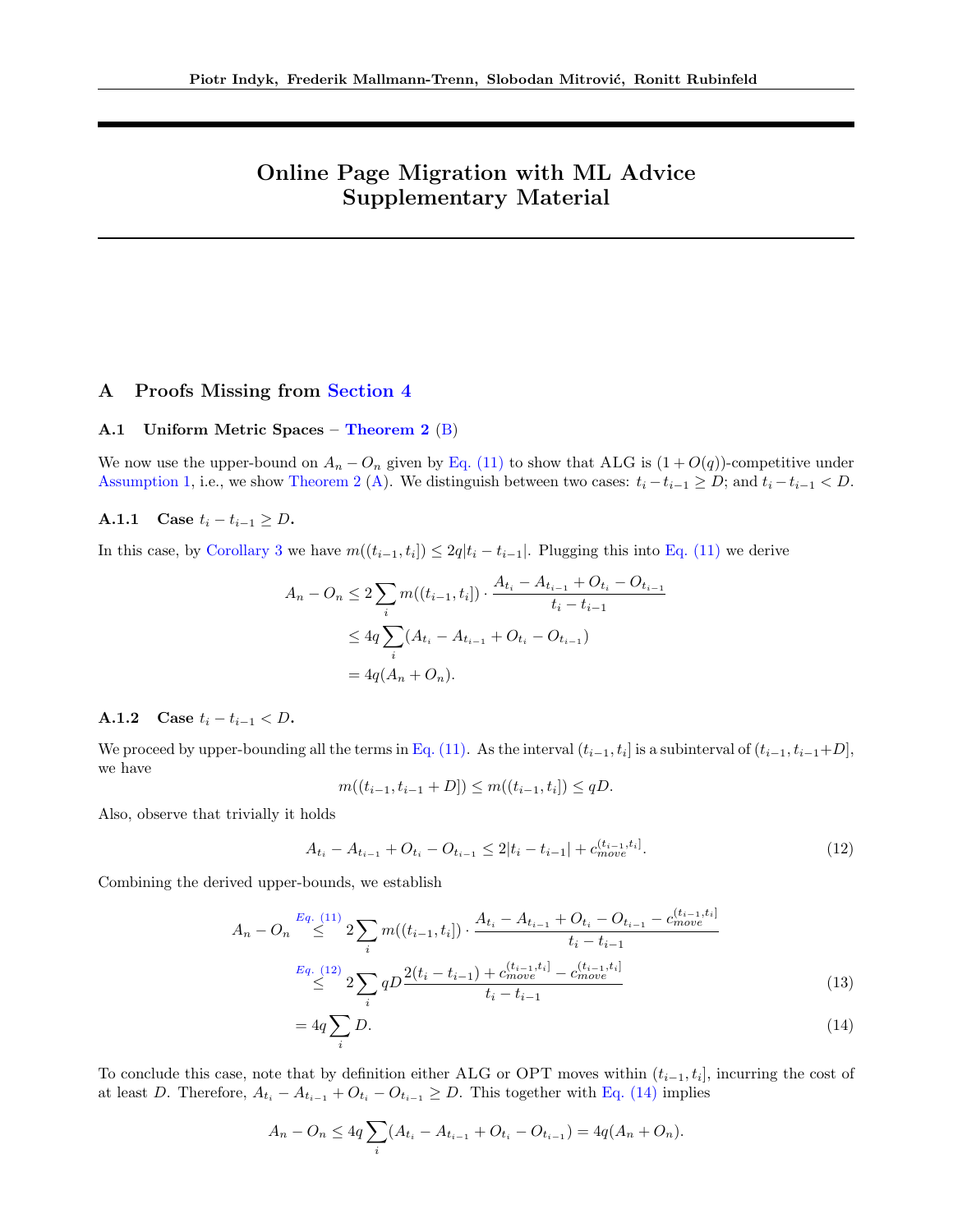#### A.1.3 Combining the two cases.

We have concluded that in either case it holds  $A_n - O_n \leq 4q(A_n + O_n)$  and hence we derive

$$
\frac{A_n}{O_n} \le \frac{1+4q}{1-4q}.
$$

This concludes the analysis for uniform metric spaces.

### <span id="page-11-0"></span>A.2 General Metric Spaces – [Theorem 2](#page-4-0) [\(A\)](#page-4-3)

As in the uniform case, our goal for general metric spaces is to use [Eq. \(5\)](#page-3-5) for proving the advertised competitive ratio. However, as we discussed in [Section 3.1,](#page-2-1) the main challenge in applying [Eq. \(5\)](#page-3-5) lies in upper-bounding the ratio between  $m((t_{i-1}, t_i])$  and  $t_i - t_{i-1}$  by a small constant, ideally much smaller than 1. Unfortunately, this ratio can be as large as 1 as OPT (or ALG) could possibly move on every single request. To see that, consider the scenario in which all the requests are on the x-axis and are requested in their increasing order of their location. Then, for all but potentially the last  $D$  requests, OPT would move from request to request. To bypass this behavior of OPT and ALG, we define and analyze their "lazy" variants, i.e., variants in which OPT and ALG are allowed to move only at the *i*-th request when i is a multiple of  $\varepsilon D$ . We now state the algorithm.

### A.2.1 Our Algorithm  $ALG<sup>lazy</sup>$

We use the following algorithm ALG<sup>LAZY</sup>: Compute the optimal offline solution (on  $\hat{s}$ ) while only moving on multiples of  $\varepsilon D$ . Let  $A^{\text{LAZY}}$  be the cost of the solution s and let  $\widehat{A^{\text{LAZY}}}$  be the cost of the solution on  $\hat{s}$ . Note that there can be better offline algorithms for  $\hat{s}$ , however ALG<sup>LAZY</sup> has the minimal cost among all online algorithms that are only allowed to move every multiple of  $\varepsilon D$ .

### A.2.2 Proof

We also need to consider a lazy version of OPT, which we do in the following lemma. There we show that making any algorithm lazy does not increase the cost by more than a factor of  $(1 + \varepsilon)$ . In particular, we will show  $\widetilde{O}^{\text{LAXY}} \leq (1+\varepsilon) \text{OPT}$ . Let  $A_t^{\text{LAZY}}$  and  $O_t^{\text{LAZY}}$  denote their costs at time t.

<span id="page-11-1"></span>**Lemma 4.** Let  $\varepsilon \in (0,1]$ . Consider an arbitrary prefix w of length t of a sequence of requests. Let  $B_t$  be the cost of any algorithm  $\widehat{\text{ALG}}_B$  serving w. Let  $B_t^{\text{LAZY}}$  be the cost of the algorithm that has to move at every time step that is a multiple of  $\epsilon D$  (and is not allowed to move at any other time step), and to move to the position where  $\text{ALG}_B$  is at that time step. Then, we have

$$
B_t^{\text{LAZY} \prime} \le (1 + \varepsilon) B_t.
$$

*Proof.* Let  $x_i$  be the distance of the *i*-th move and  $y_i$  be the cost for serving the *i*-th request remotely. Then,

$$
B_t = D \sum_i x_i + \sum_i y_i.
$$

Now we relate  $B_t$  and  $B_t^{\text{LAZY}}$ .  $B_t^{\text{LAZY}}$  has two components: the moving cost and the cost for serving remotely. By triangle inequality, the moving cost is upper-bounded by  $D \sum_i x_i$ . Consider now interval  $\mathcal{I}_j \in [j \varepsilon D+1, (j+1) \varepsilon D]$ for some integer j. To serve point  $i \in \mathcal{I}_j$  remotely, the cost is, by triangle inequality, at most the cost of  $y_i$  plus the cost of traversing all the points with indices in  $\mathcal{I}_j$  where  $\mathrm{ALG}_B$  has moved to. Thus the cost per request  $i \in \mathcal{I}_j$  is upper-bounded by  $y_i + \sum_{k \in \mathcal{I}_j} x_k$ . Note that the summation  $\sum_{k \in \mathcal{I}_j} x_k$  is charged to  $\varepsilon D$  requests. Hence, summing over all the intervals gives

$$
B_t^{\text{LAZY}'} \le D \sum_i x_i + \sum_i y_i + \varepsilon D \sum_i x_i \le (1 + \varepsilon) B_t.
$$

Define  $O<sup>LAZY</sup>$  as the cost of the optimal algorithm for s that is *allowed* to move only at time steps which are multiple of  $\varepsilon D$ . Similarly as in [Lemma 4,](#page-11-1) we have  $O_n^{\text{LAZY}} \leq (1+\varepsilon)O_n$ . Thus,

<span id="page-11-2"></span>
$$
\frac{A_n^{\text{LAZY}}}{O_n} \le (1+\varepsilon) \frac{A_n^{\text{LAZY}}}{O_n^{\text{LAZY}}}.\tag{15}
$$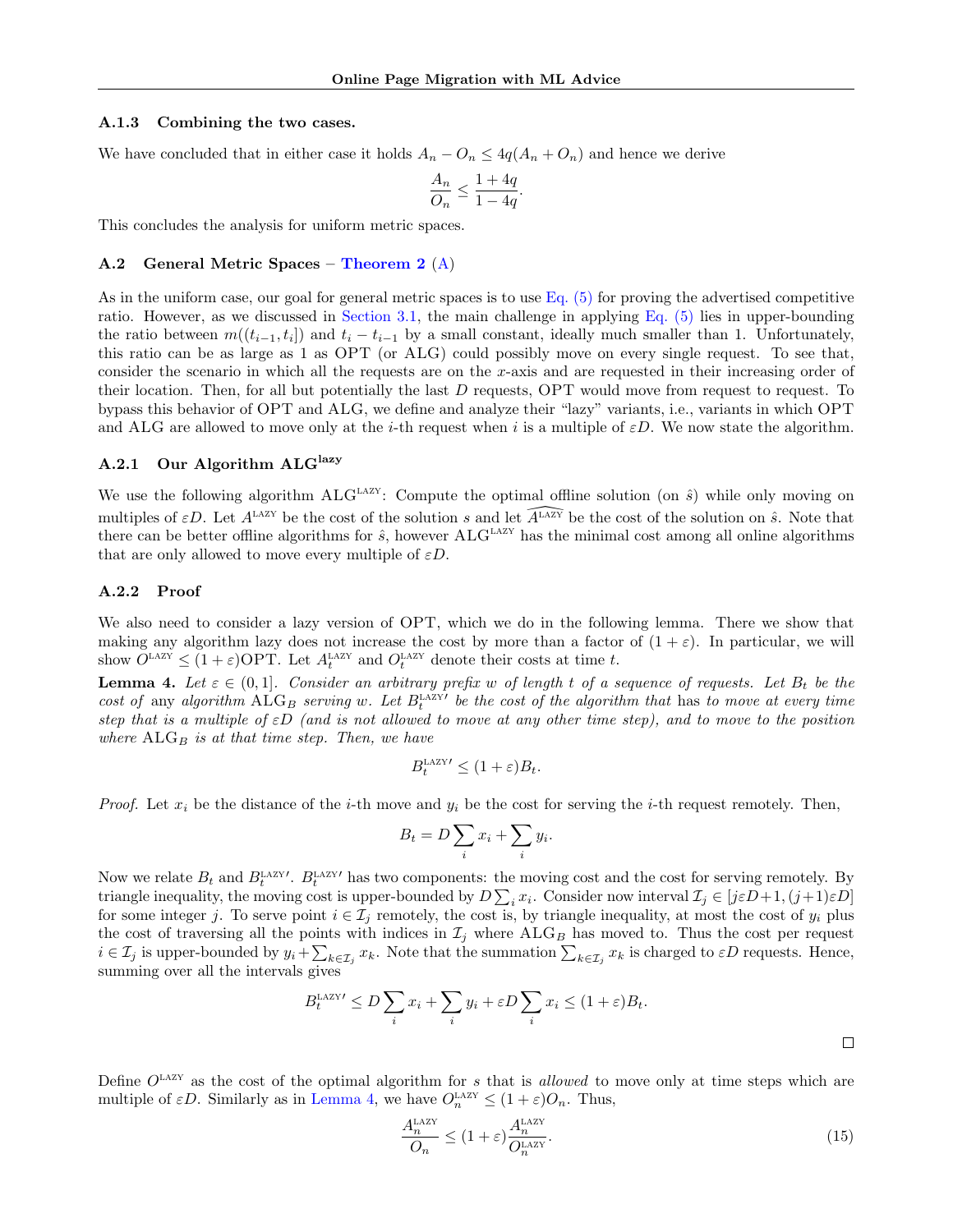Now we need to upper-bound  $\frac{A_n^{\text{bAY}}}{Q_n^{\text{bAY}}}$ . We will do that by showing that the same statements as we developed in [Section 4.1](#page-5-0) hold for  $A^{LAZY}$  and  $O^{LAZY}$ . To that end, observe that to derive [Eq. \(7\)](#page-5-4) we used the fact that  $\hat{A} \leq \hat{O}$ . Notice that the analog inequality  $\widehat{A^{\text{LAZY}}} \leq \widehat{O^{\text{LAZY}}}$  holds, since ALG<sup>LAZY</sup> is the the optimal offline algorithm that only moves every multiple of  $\varepsilon D$ .

Hence, we can obtain the derivation [Eq. \(11\)](#page-6-1) for  $A_n^{\text{LAZY}} - O_n^{\text{LAZY}}$ 

$$
A_n^{\text{LAZY}} - O_n^{\text{LAZY}} \le 2 \sum_i m((t_{i-1}, t_i]) \cdot \frac{A_{t_i}^{\text{LAZY}} - A_{t_{i-1}}^{\text{LAZY}} + O_{t_i}^{\text{LAZY}} - O_{t_{i-1}}^{\text{LAZY}}{t_i - t_{i-1}}.
$$
 (16)

Since for the lazy versions we have  $|t_i - t_{i-1}| = \varepsilon D$ , [Assumption 1](#page-2-0) implies  $m((t_{i-1}, t_i]) \leq \varepsilon qD$ . Plugging this into [Eq. \(16\)](#page-12-1) gives

$$
A_n^{\rm LAZY}-O_n^{\rm LAZY}\leq 2q\sum_i\left(A_{t_i}^{\rm LAZY}-A_{t_{i-1}}^{\rm LAZY}+O_{t_i}^{\rm LAZY}-O_{t_{i-1}}^{\rm LAZY}\right)=2q(A_n^{\rm LAZY}+O_n^{\rm LAZY}).
$$

From [Eq. \(15\)](#page-11-2) we establish

<span id="page-12-1"></span>
$$
\frac{A_n^{\rm LAZY}}{O_n} \leq (1+\varepsilon) \frac{A_n^{\rm LAZY}}{O_n^{\rm LAZY}} \leq (1+\varepsilon) \frac{1+2q}{1-2q}.
$$

This concludes the proof of [Theorem 2](#page-4-0) [\(A\)](#page-4-3).

# <span id="page-12-0"></span>B Robust Page Migration

So far we designed algorithms for the online page migration problem that have small competitive ratio when [Assumption 1](#page-2-0) holds. In this section we build on those algorithm and design a (robust) algorithm that performs well even when [Assumption 1](#page-2-0) does not hold, while still retaining competitiveness when [Assumption 1](#page-2-0) is true. We refer to this algorithm by  $ALG^{ROBUST}$ . For  $ALG^{ROBUST}$  we prove the following.

**Theorem 5.** Let  $\gamma$  be the competitive ratio of ALG for the online page migration problem, and let q be a positive number less than 1/24. If [Assumption 1](#page-2-0) holds, then ALG<sup>ROBUST</sup> is  $\gamma \cdot (1 + O(q))$ -competitive, and otherwise  $\text{ALG}^{\text{ROBUST}}$  is  $O(1/q)$ -competitive.

Using our techniques it is straight-forward to obtain an arbitrary trade-off between the two competitive ratios. Fix an arbitrary  $x \ge 1$ , then Algorithm ALG<sup>ROBUST</sup> is  $(1 + O(x \cdot q))$ -competitive if [Assumption 1](#page-2-0) holds and  $O(1/(x \cdot q))$ -competitive otherwise.

## B.1 Algorithm ALGrobust

Let ALG<sup>ONLINE</sup> refer to an arbitrary online algorithm for the problem, e.g., [Westbrook](#page-9-9) [\(1994\)](#page-9-9). We now define ALG<sup>ROBUST</sup>. This algorithm switches from ALG to ALG<sup>ONLINE</sup> when it detects that [Assumption 1](#page-2-0) does not hold. Instead of using ALG directly, we use a "lazy" version of ALG that works as follows. Follow the optimal offline solution given by ALG with a delay of  $6qD$  steps. Let  $ALG<sup>LAZY</sup>$  be the corresponding algorithm. (A lazy version for different setup of parameters was presented in [Appendix A.2.](#page-11-0))

Throughout its execution,  $ALG^{ROBUST}$  maintains/tracks in its memory the execution of  $ALG^{ONLINE}$  on the prefix of s seen so far. That is,  $ALG^{ROBUST}$  maintains where  $ALG^{OLINE}$  would be at a given point in time in case a fallback is needed. Now  $ALG^{ROBUST}$  simply executes  $ALG^{LAZY}$  unless we find a violation of [Assumption 1](#page-2-0) is detected. Once such a violation is detected, the algorithm switches to  $ALG^{ONLINE}$  by moving its location to  $ALG^{ONLINE}$ 's current location. From there on  $ALG^{ONLINE}$  is executed.

We now analyze ALG<sup>ROBUST</sup> and show that in case [Assumption 1](#page-2-0) holds, then ALG and ALG<sup>ROBUST</sup> are close in terms of total cost, and otherwise the cost of ALG<sup>ROBUST</sup> is at most  $O(1/q)$  larger than that of ALG<sup>ONLINE</sup>.

### B.1.1 Case 1: [Assumption 1](#page-2-0) holds for the entire sequence.

In this case ALG<sup>ROBUST</sup> executes ALG<sup>LAZY</sup> throughout. Following the same argument for  $\varepsilon = 6q$  as given for  $A^{\text{LAZY}'}$  in the proof of [Lemma 4,](#page-11-1) we have

<span id="page-12-2"></span>
$$
A_t^{\text{LAZY}} \le (1 + 6q)A_t. \tag{17}
$$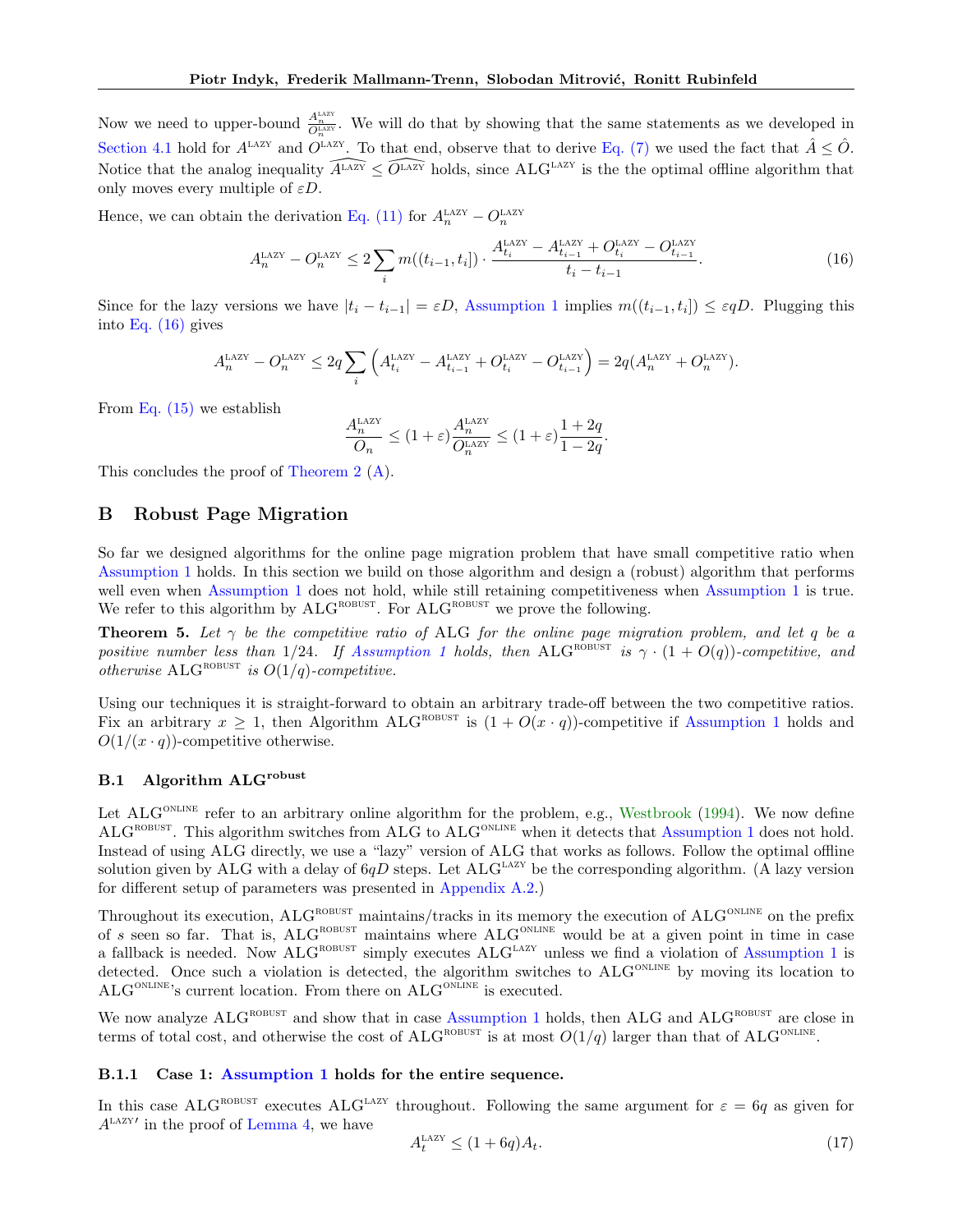Thus,

$$
A^{\text{ROBUST}} = A_n^{\text{LAZY}} \le (1 + 6q)A_n \le \gamma(1 + O(q))O,
$$

where we used the assumption that ALG is  $\gamma$ -competitive. This completes this case.

# B.1.2 Case 2: [Assumption 1](#page-2-0) is violated at the t-th request.

Let  $t' = t - qD + 1$ . Note that up to this point in time no violation occurred. We define the following: a is the position of ALG<sup>LAZY</sup> at time t'; a' is the position of ALG<sup>ONLINE</sup> at time  $t' + 1$ ; o is the position of OPT at time  $\overline{t}$ ; and,  $O_{0,t''}^p$  is the cost of OPT up to time  $t''$  where we demand that OPT is at position p at  $t''$ .

In the following, we assume the following holds. We defer the proof of its correctness for later.

<span id="page-13-3"></span><span id="page-13-0"></span>
$$
d(a, p_0) \le O_{t'}/(qD). \tag{18}
$$

Intuitively, this means that we can bound the distance from the starting position by the cost of OPT.

Using Eq.  $(18)$ , we get,

$$
A^{\text{ROBUST}} \le A^{\text{LAY}}_{t'} + A^{\text{ONLINE}}_{t'+1,n} + D \cdot d(a, a'). \tag{19}
$$

As  $O_{0,t'}^a$  and  $A_{0,t'}^{\text{LAZY}}$  are at the same position at time t', inequality  $A_{0,t'}^{\text{LAZY}} \leq (1+c_1q)O_{0,t'}^a$  follows from [Eq. \(17\)](#page-12-2) for a suitable constant  $c_1$ . Note that  $O_{t'} \geq D \cdot d(p_0, o)$ , which holds since this cost is already incurred by moving to o, where we used triangle inequality.

Next, using triangle inequality again, we get

$$
A_{0,t'}^{\text{Lazy}}\n\leq (1 + c_1 q)O_{0,t'}^a\n\leq (1 + c_1 q) (O_{0,t'}^a + D \cdot d(a, o))\n\leq (1 + c_1 q) (O_{0,t'}^o + D \cdot d(a, p_0) + D \cdot d(p_0, o))\n\leq (1 + c_1 q) (O_{0,t'}^o + O_{t'} / q + O_{t'})\n= O(O_{t'}/q).
$$
\n(20)

Furthermore, using [Eq. \(18\),](#page-13-0) triangle inequality and a simple lower bound on  $A_{0,t'}^{\text{LAZY}}$  as well as [Eq. \(20\),](#page-13-1) we get,

<span id="page-13-2"></span><span id="page-13-1"></span>
$$
D \cdot d(a, a') \le D \cdot d(a, p_0) + D \cdot d(p_0, a')
$$
  
\n
$$
\le O_{t'}/q + A_{0,t'}^{\text{ONLINE}}
$$
  
\n
$$
\le 2O_{t'}/q.
$$
\n(21)

Thus, plugging [Eq. \(21\)](#page-13-2) and [Eq. \(20\)](#page-13-1) into [Eq. \(19\)](#page-13-3) and using  $A^{ONLINE} \leq O(O_n)$ , we get

$$
A^{\text{ROBUST}} \leq A^{\text{LAZY}}_{t'} + A^{\text{ONLINE}}_{t'+1,n} + D \cdot d(a, a')
$$
  
= 
$$
O(O_{t'}/q) + O(O_n) + 2O_{t'}/q
$$
  
= 
$$
O(O_n/q).
$$

Thus, it only remains to prove [Eq. \(18\),](#page-13-0) as we do using the following lemma. That lemma shows that if ALG moves its page to a location that is far from  $p_0$ , then this means that there must be pages that are far from  $p_0$ . Later we will show that OPT pays considerable cost to serve them, even if done remotely. See [Fig. 5](#page-14-0) for an illustration of the lemma.

<span id="page-13-4"></span>**Lemma 6.** Let  $\mathcal{P} = p_1, p_2, \ldots$  be the sequence of page locations that ALG produces. Let  $p_{max}$  be the furthest point with respect to  $p_0$  a page is moved to by the ALG, i.e.,

$$
p_{max} \stackrel{\text{def}}{=} \arg \max_{p_i} d(p_i, p_0).
$$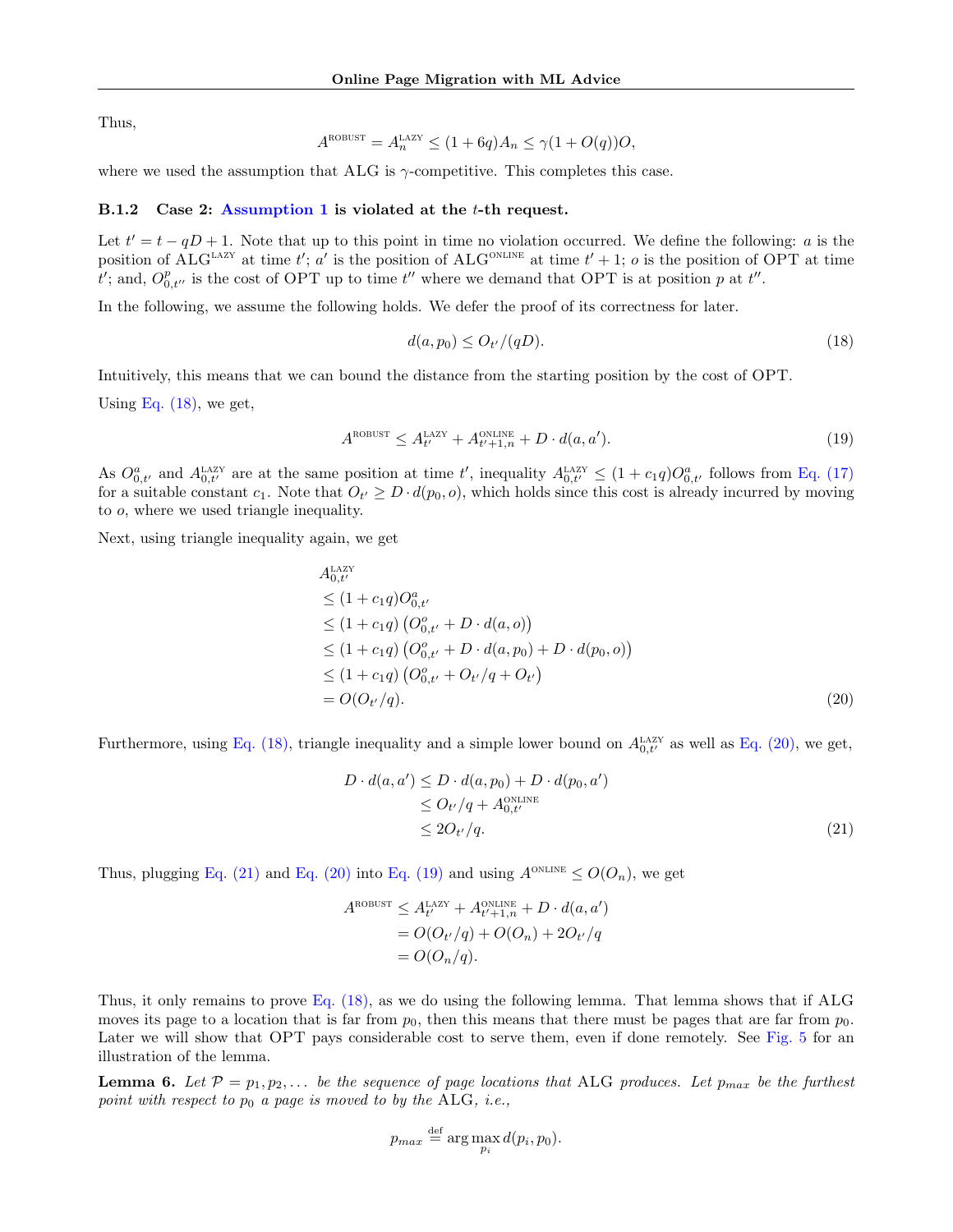In case that there are several pages at  $p_{max}$ , we let  $p_{max}$  be the first among them. Let  $d_{max} \stackrel{\text{def}}{=} d(p_{max}, p_0)$ .

<span id="page-14-0"></span>Let P be the maximal consecutive sequence of P including  $p_{max}$  consisting of pages that are each at distance at least  $r \stackrel{\text{def}}{=} d_{max}/4$  from  $p_0$ . Then, for  $q < 1/24$ , it holds that the page locations in P serve together at least 6qD points at distance  $r$  from  $p_0$  in the oracle sequence.



Figure 5: An illustration of [Lemma 6,](#page-13-4) where we argue that the reason we moved a page to a location far away (at distance  $d_{max}$ ) from  $p_0$  means that there must be many points that are at least at distance  $r = d_{max}/4$  from  $p<sub>0</sub>$ . OPT will have to serve most of these points as well. The squares denote location of pages, the small circles denote page requests, the solid lines between squares and small circles depict a remotely served request. The dashed lines denote the movement of the page. The sequence P consists of  $p', p_{max}$  and  $p''$ .

*Proof.* The proof proceeds by contradiction. Suppose that  $P$  serves fewer than  $6qD$  points in the oracle sequence. We will show that a better solution consists of replacing the sequence  $P$  by simply moving to  $p_0$  and serving all points remotely from there. Since P is a maximal sequence of  $P$  including  $p_{max}$  such that each page location is at distance r from  $p_0$ , ALG moves by at least  $d_{max} - r$  within P. Hence, the cost of ALG using the page locations P is at least

<span id="page-14-2"></span>
$$
D(d_{max} - r) + \sum d_i,\tag{22}
$$

where the  $\sum d_i$  represents the distances to pages served remotely from the page locations in P (depicted as solid lines connected to  $p, p_{max}$  and  $p'$  in [Fig. 5\)](#page-14-0). Consider a request s that is served from location p in the original (using P) solution. In the new solution, where all points are served from  $p_0$ , serving any request has, by triangle inequality, a cost of at most  $d(p_0, p) + d(p, s) \leq d_{max} + d(p, s)$ . Moreover, observe that the sequence P consists of at most  $6qD$  locations. This is because otherwise there would be a location that does not serve any points. Putting everything together, the cost of the new solution is at most

<span id="page-14-1"></span>
$$
2Dr + 6qDd_{max} + \sum d_i,\tag{23}
$$

where the 2Dr accounts for moving the page from the location preceding P to  $p_0$  (the cost of at most Dr) and moving the page from  $p_0$  to the location just after P (also the cost of at most Dr). Recall that  $r = d_{max}/4$ . Thus, [Eq. \(23\)](#page-14-1) is cheaper than the solution [Eq. \(22\)](#page-14-2) for q small enough (i.e., for  $q < 1/24$ ), which contradicts the optimality of ALG of the oracle sequence.  $\Box$ 

By [Lemma 6,](#page-13-4) we conclude that there are at least  $6qD$  points at distance r from  $p_0$  in the oracle sequence. Note that the final sequence s will contain at least  $6qD - 2qD$  of these points, due to our assumption on noise and